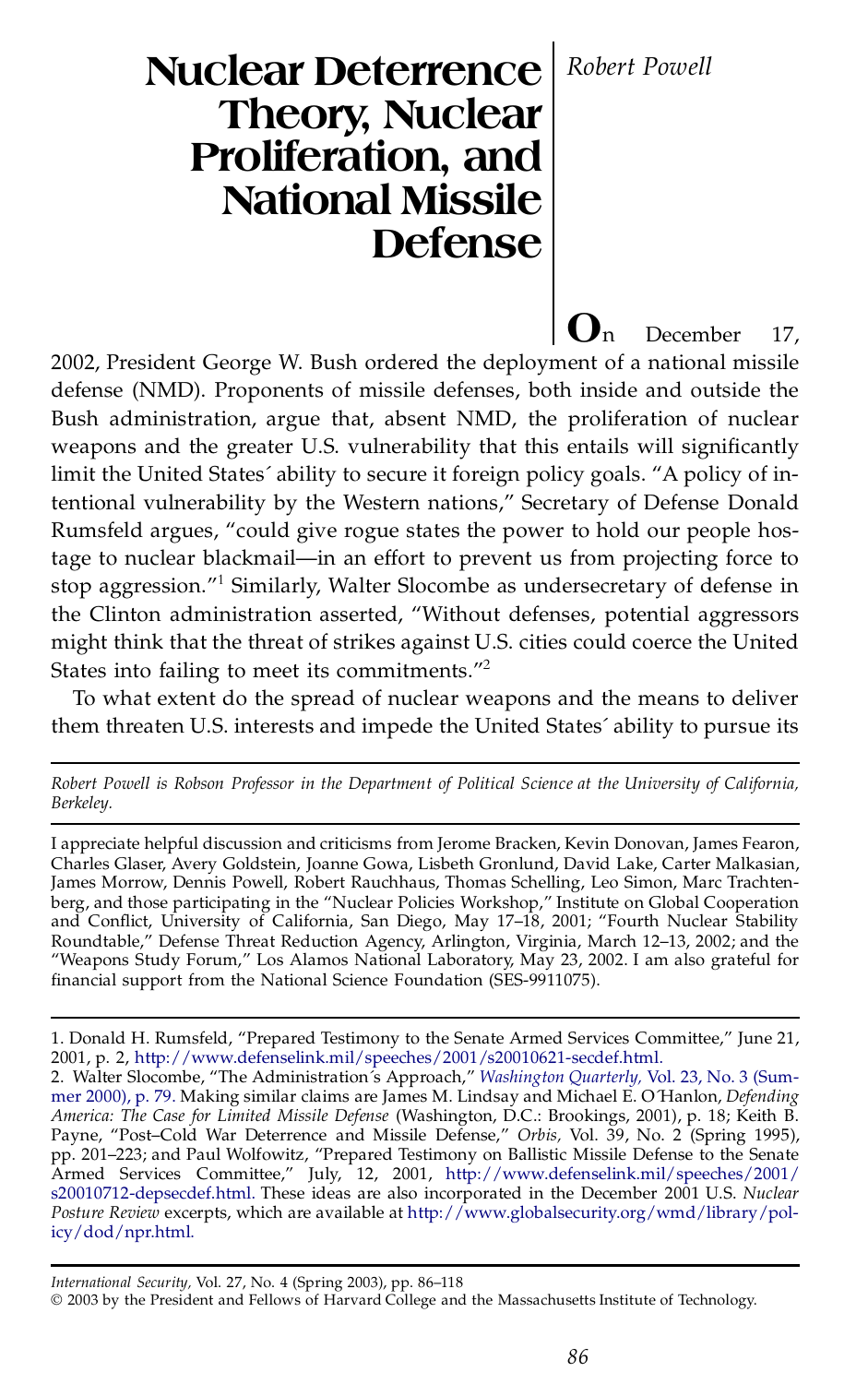interests? To what degree would a national missile defense offset any adverse effects of this spread and at what political and economic cost? The answers to these questions depend at least in part on one´s ideas about how nuclear deterrence works.

Surprisingly though, most analyses of the effects of the spread of nuclear weapons and of the corresponding value of NMD have not grounded themselves directly in nuclear deterrence theory. $3$  These studies have generally not drawn explicitly on the foundational work of Bernard Brodie, Hermann Kahn, Thomas Schelling, Glenn Snyder, Albert Wohlstetter, and a few others. Indeed some analyses have explicitly rejected nuclear deterrence theory, seeing it as an obsolete and possibly dangerous kind of Cold War thinking.<sup>4</sup> Other analyses, focusing more narrowly on specific policy or technical issues, have typically relied on a gloss on nuclear deterrence theory, variously asserting either that the threat of retaliation will deter rogue states as it deterred the Soviet Union during the Cold War or that this threat may prove insufficient to deter rogues.<sup>5</sup> And still other more theoretically oriented studies have looked to different theories and conceptual frameworks and not to nuclear deterrence theory.<sup>6</sup>

This article extends some of the fundamental ideas developed by Brodie, Snyder, and especially Schelling in the U.S.-Soviet context to examine the effects of the spread of nuclear weapons and of NMD. Three broad conclusions emerge. First, although nuclear deterrence theory remains useful, its implications vary with the conditions in which it is applied. Therefore, the relative stability between the United States and the Soviet Union during the second half

<sup>3.</sup> A notable exception is Avery Goldstein, *Deterrence and Security in the 21st Century* (Stanford, Calif.: Stanford University Press, 2000).

<sup>4.</sup> See, for example, Fred C. Iklé, "The Second Coming of the Nuclear Age," *Foreign Affairs,* Vol. 74, No. 1 (January–February 1996), pp. 119–128; and Keith B. Payne, *The Fallicies of Cold War Deterrence and a New Direction* (Lexington: University of Kentucky Press, 2001). This view also seems to be widely held in the Bush administration. See Steven E. Miller, "The Flawed Case for Missile Defense," *Survival,* Vol. 43, No. 3 (Autumn 2001), pp. 103–104.

<sup>5.</sup> Examples include George Lewis, Lisbeth Gronlund, and David Wright, "National Missile Defense: An Indefensible System," *Foreign Policy,* No. 117 (Winter 1999–2000), pp. 120–137; Ivo Daalder, James M. Goldgeier, and James M. Lindsay, "Deploying NMD: Not Whether, but How," *Survival,* Vol. 42, No. 1 (Spring 2000), pp. 6–28; Lindsay and O´Hanlon, *Defending America;* Spurgeon Keeny, "The New Missile 'Threat´ Gap," *Arms Control Today,* Vol. 28, No. 5 (June–July 1998), p. 2; and Walter B. Slocombe, "Stability Effects of Limited Missile Defenses: The Case for the Afrmative," *Pugwash Occasional Papers,* Vol. 3, No. 1 (March 2002), pp. 73–88.

<sup>6.</sup> Scott D. Sagan and Kenneth N. Waltz, *The Spread of Nuclear Weapons: A Debate* (New York: W.W. Norton, 1995), for example, offer one of the most theoretical analyses of the effects of the spread of nuclear weapons. But Waltz claims to derive his conclusions from a structural theory of international politics, whereas Sagan juxtaposes his organizational theory against Waltz´s formulation. See ibid., pp. 50–55, 112.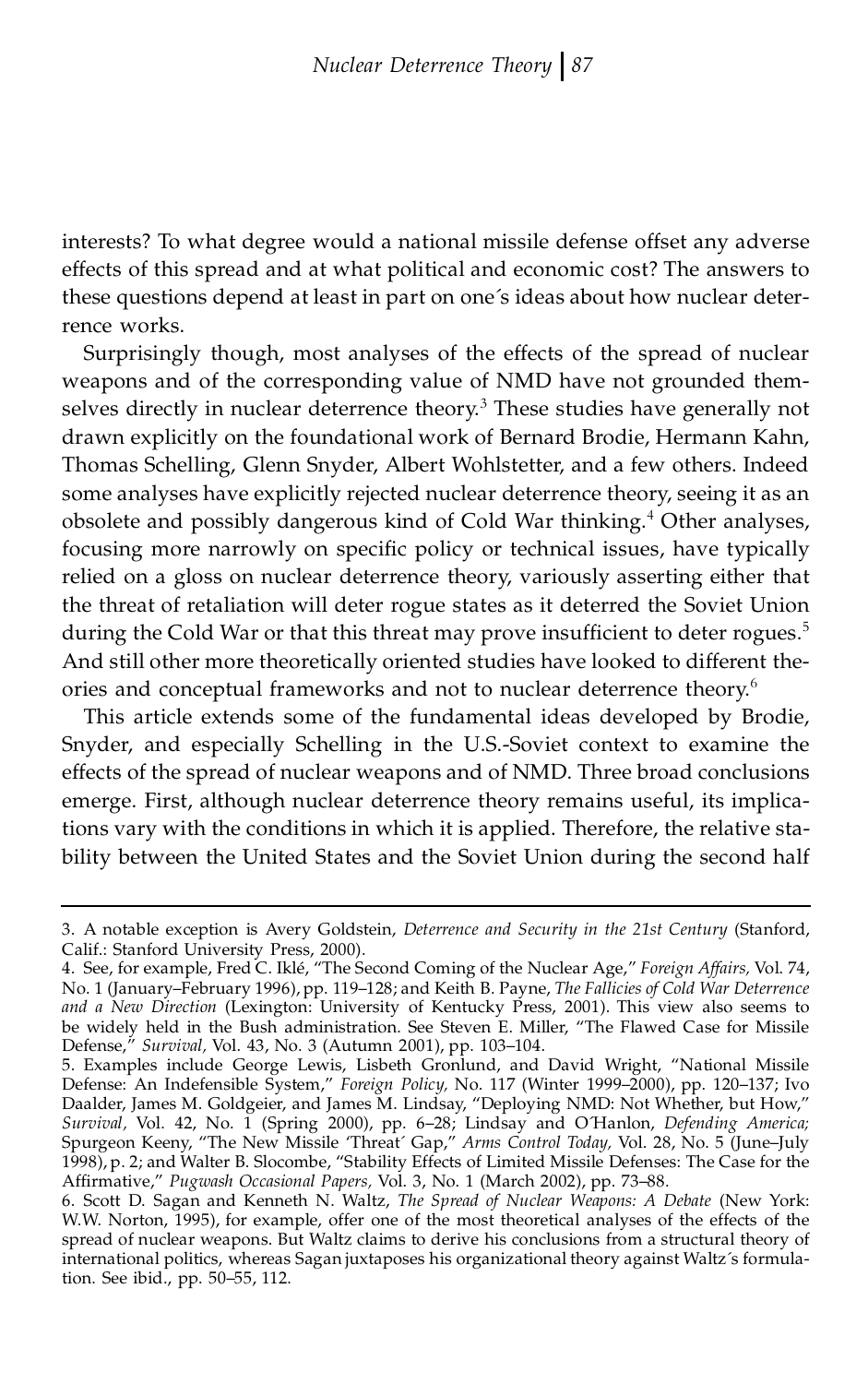of the Cold War following the 1963 Cuban missile crisis may provide a poor guide to the stability of a crisis between the United States and a new nuclear state (or, for that matter, between two new nuclear states such as India and Pakistan). Second, NMD would give the United States somewhat more freedom of action and make a rogue state more likely to back down in a crisis. But these effects will be modest unless the defenses are very good. Finally, NMD, unless it is extremely effective, is likely to raise the risk both of a nuclear attack on the United States and of nuclear weapons striking the United States. These greater risks, moreover, are not the result of a mistaken overconfidence in the effectiveness of NMD. They are the direct consequence of a greater U.S. willingness to press its interests in a crisis harder.

There are three parts to the analysis. The first revisits and elaborates some of the elements of nuclear deterrence theory. It focuses especially on the credibility problem inherent in nuclear deterrence, the way that conflicts of interest play themselves out in the presence of nuclear weapons, and the dynamics of brinkmanship. It also shows that "rational deterrence theory," despite some claims to the contrary, actually helps to explain how deterrence between rational actors might fail and what makes this failure more likely. The second part discusses the dynamics of escalation and the likelihood of U.S. intervention if the United States is facing a rogue state and does not have any missile defenses. The last part examines the effects of NMD on stability and the likelihood of U.S. intervention.

## *Nuclear Deterrence Theory Revisited*

In the 1950s and early 1960s, strategists and policymakers anticipated the arrival of a technological condition of mutual assured destruction in which both the United States and the Soviet Union could launch a devastating nuclear second strike even after absorbing a massive nuclear first strike. Secure, second-strike forces would render defense impossible as neither state could physically protect itself from an attack. Consequently, both states would have to rely on deterrence to dissuade the other from attacking should it be tempted to do so.<sup>7</sup>

<sup>7.</sup> Early contributions to deterrence theory include Bernard Brodie, ed., *The Absolute Weapon* (New York: Harcourt, 1946); Bernard Brodie, *Strategy in the Missile Age* (Princeton, N.J.: Princeton University Press, 1959); Hermann Kahn, *On Thermonuclear War* (Princeton, N.J.: Princeton University Press, 1960); Klaus Knorr and Thorton Read, eds., *Limited Strategic War* (Princeton, N.J.: Princeton University Press, 1962); Thomas C. Schelling, *The Strategy of Conict* (Cambridge, Mass.: Harvard University Press, 1960); Thomas C. Schelling, *Arms and Inuence* (New Haven, Conn.: Yale Univer-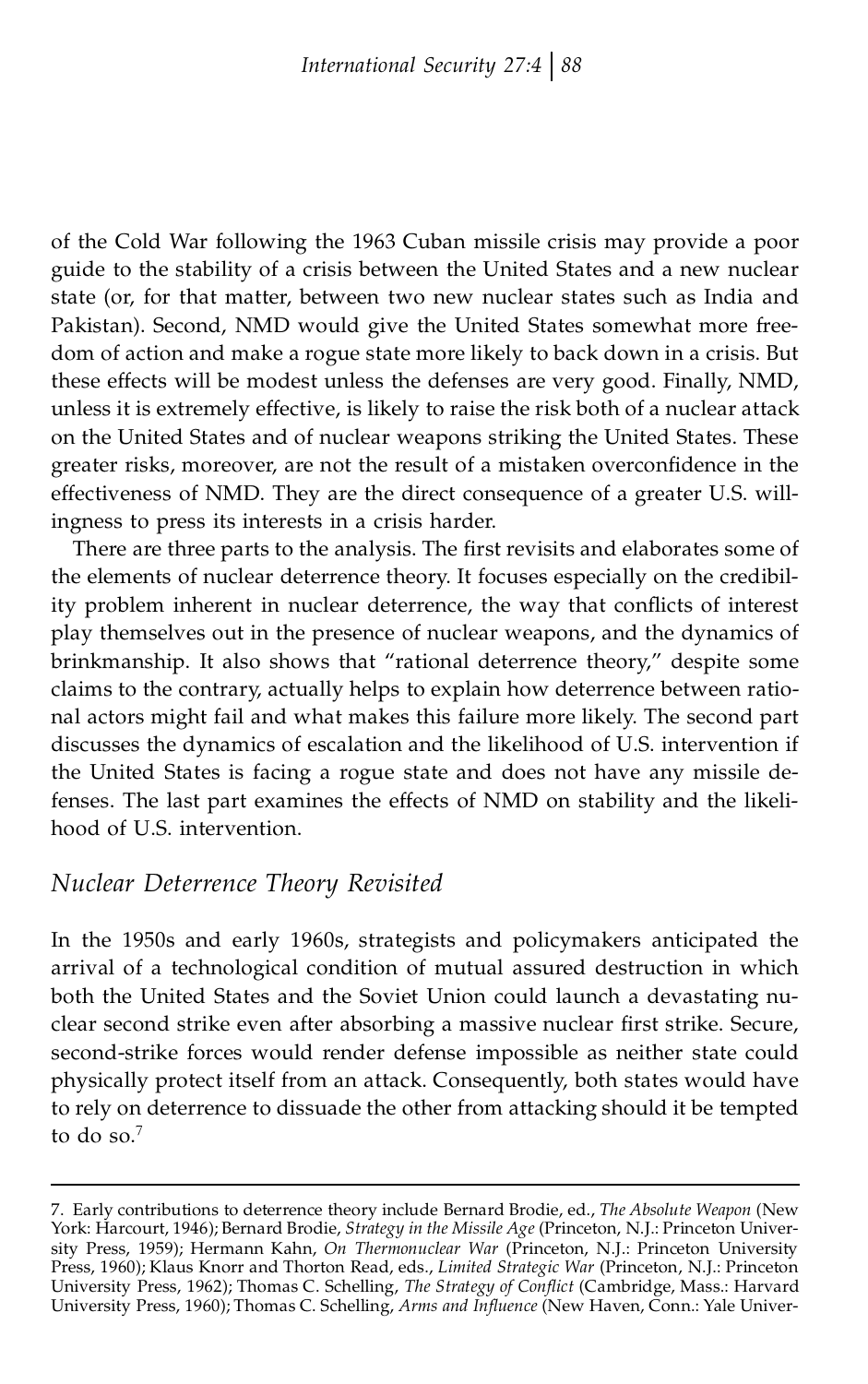But this reliance would pose a profound theoretical challenge. The nuclear revolution, marked by the advent of secure, second-strike forces, would not eliminate political conflicts of interest. How would these conflicts play out in the face of these capabilities? How and to what extent could states exert coercive pressure on each other to further their interests—be those interests to protect what they already have or acquire more? A fundamental credibility problem lies at the heart of these questions, and one can see much of nuclear deterrence theory as an effort to resolve this problem.

#### a fundamental credibility problem

A state´s assured-destruction capability gives it the ability to make the cost that an adversary has to bear in any conflict outweigh any possible gains. If, therefore, a state's threat to impose these costs were sufficiently credible, an adversary would prefer backing down. Thus the ability to exert coercive pressure would seem to turn on the credibility of the threat. But how can a state credibly threaten to impose a sanction that, if imposed, would subsequently result in its own destruction? Indeed, given that both states have second-strike capabilities and can therefore make the costs outweigh any gains, why would either state be any more able to exert coercive pressure on its adversary than its adversary would be able to exert on it? Why do these capabilities not simply cancel each other out?

Thomas Schelling devised a solution to this problem or, more precisely, a way around it. Because neither state can physically protect itself from an adversary´s attack, the probability of escalation to catastrophic levels of mutual destruction is always present in any crisis. Indeed "it is the essence of a crisis that the participants are not fully in control of events."<sup>8</sup>

The risk of accidental or inadvertent escalation to nuclear war is the key to solving the credibility problem and to understanding the dynamics of coercion. In a condition of mutual assured destruction, states cannot credibly threaten to launch a massive nuclear attack deliberately. But they may be able to credibly make "threats that leave something to chance."<sup>9</sup>

sity Press, 1966); Glenn H. Snyder, *Deterrence and Defense* (Princeton, N.J.: Princeton University Press, 1961); and Albert Wohlstetter, "The Delicate Balance of Terror," *Foreign Affairs,* Vol. 37, No. 2 (January 1959), pp. 211–234. "Strategic Thought in America, 1952–1966," in Marc Trachtenberg, *History and Strategy* (Princeton, N.J.: Princeton University Press, 1991), pp. 3–46, reviews the development of these ideas. Robert Jervis, *The Illogic of American Nuclear Strategy* (Ithaca, N.Y.: Cornell University Press, 1984); and Robert Jervis, *The Meaning of the Nuclear Revolution* (Ithaca, N.Y: Cornell University Press, 1989), provide important subsequent elaboration and extensions. 8. Schelling, *Arms and Inuence,* p. 97.

<sup>9.</sup> Schelling, *The Strategy of Conict,* p. 187.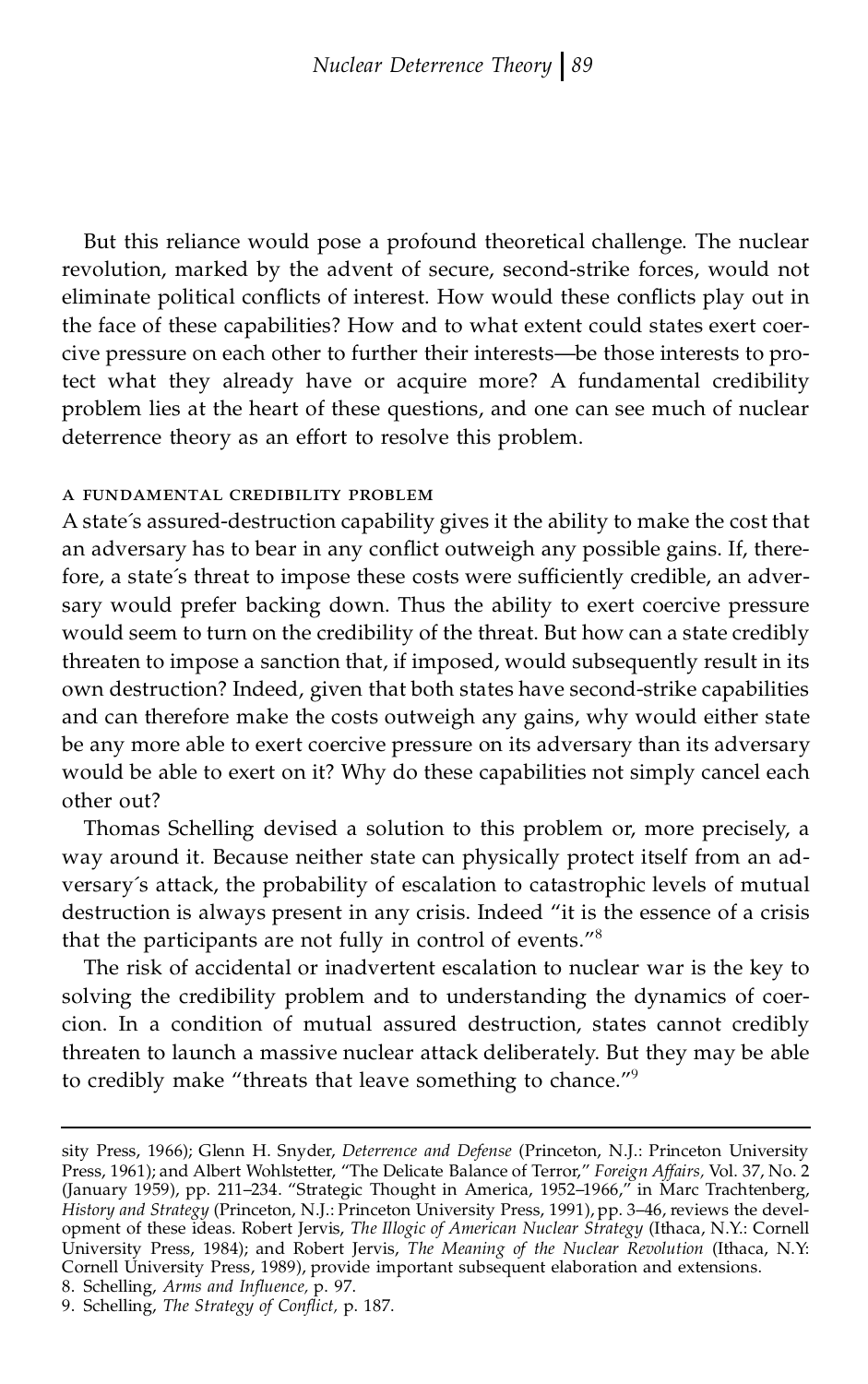That is, a state may be able to credibly threaten and actually engage in a process—a crisis or a limited war—that raises the risk that the situation will go out of control and escalate to a catastrophic nuclear exchange. How much risk a state could credibly threaten to run would depend on what was at stake in the political conflict. The higher the stakes, the more risk a state could credibly threaten to run. $10$ 

Crises in this view become a kind of brinkmanship. During a crisis, states exert coercive pressure on each other by taking steps that raise the risk that events will go out of control. This is a real and shared risk that the confrontation will end in a catastrophic nuclear exchange. Consequently, no state bids up the risk eagerly or enthusiastically. Rather a state faces a series of terrible choices throughout the conflict. A state can quit, or it can decide to hang on a little longer and accept a somewhat greater risk in the hope that its adversary will find the situation too dangerous and back down. If neither state backs down, the crisis goes on with each state bidding up the risk until one of the states eventually finds the risk too high and backs down or until events actually do spiral out of control. $11$ 

Brinkmanship clearly does not imply that states engage in bold or reckless behavior. States may be very reticent to raise the risk. Nevertheless, this point has often been misunderstood, and the fact that states usually are very reluctant to run risks has sometimes been cited as evidence against the brinkmanship model of crisis bargaining. For example, Richard Betts, in his compre-

<sup>10.</sup> Schelling´s threats that leave something to chance solved the credibility problem conceptually, and he drew on what was then known about the Cuban missile crisis to illustrate the idea. See Schelling, Arms and Influence, pp. 94–97. But Schelling's work was primarily theoretical, and he did not offer any systematic empirical analysis showing that events could really go out of control in the ways postulated in these threats. Subsequent work on command and control and the risk of accident and inadvertence has done much to fill this gap. See, for example, Bruce G. Blair, *The Logic of Accidental Nuclear War* (Washington, D.C.: Brookings, 1993); Bruce G. Blair, "Nuclear Inadvertence: Theory and Evidence," *Security Studies,* Vol. 3, No. 3 (Spring 1994), pp. 494–500; Paul J. Bracken, *The Command and Control of Nuclear Forces* (New Haven, Conn.: Yale University Press, 1983); Peter D. Feaver, *Guarding the Guardians: Civilian Control of Nuclear Weapons in the United States* (Ithaca, N.Y.: Cornell University Press, 1992); Peter D. Feaver, "The Politics of Inadvertence," *Security Studies,* Vol. 3, No. 3 (Spring 1994), pp. 501–508; Scott D. Sagan, *The Limits of Safety: Organizations, Accidents, and Nuclear Weapons* (Princeton, N.J.: Princeton University Press, 1993); and Scott D. Sagan, "Organized for Accidents," ibid., pp. 509–520. For a review of this work, see Bradley A. Thayer, "The Risk of Nuclear Inadvertence," ibid., pp. 428–493.

<sup>11.</sup> Schelling, *The Strategy of Conict,* pp. 187–203; and Schelling, *Arms and Inuence,* pp. 92–125. Relying on the risk of events going out of control was one of two broad approaches to solving the credibility problem. The second approach, which received much less attention, was based on the idea of limited, countervalue attacks. See Knorr and Read, *Limited Strategic War,* for a discussion of this approach; and Robert Powell, "The Theoretical Foundations of Nuclear Deterrence," *Political Science Quarterly,* Vol. 100, No. 1 (Spring 1985), pp. 75–96, for a comparison of these two approaches.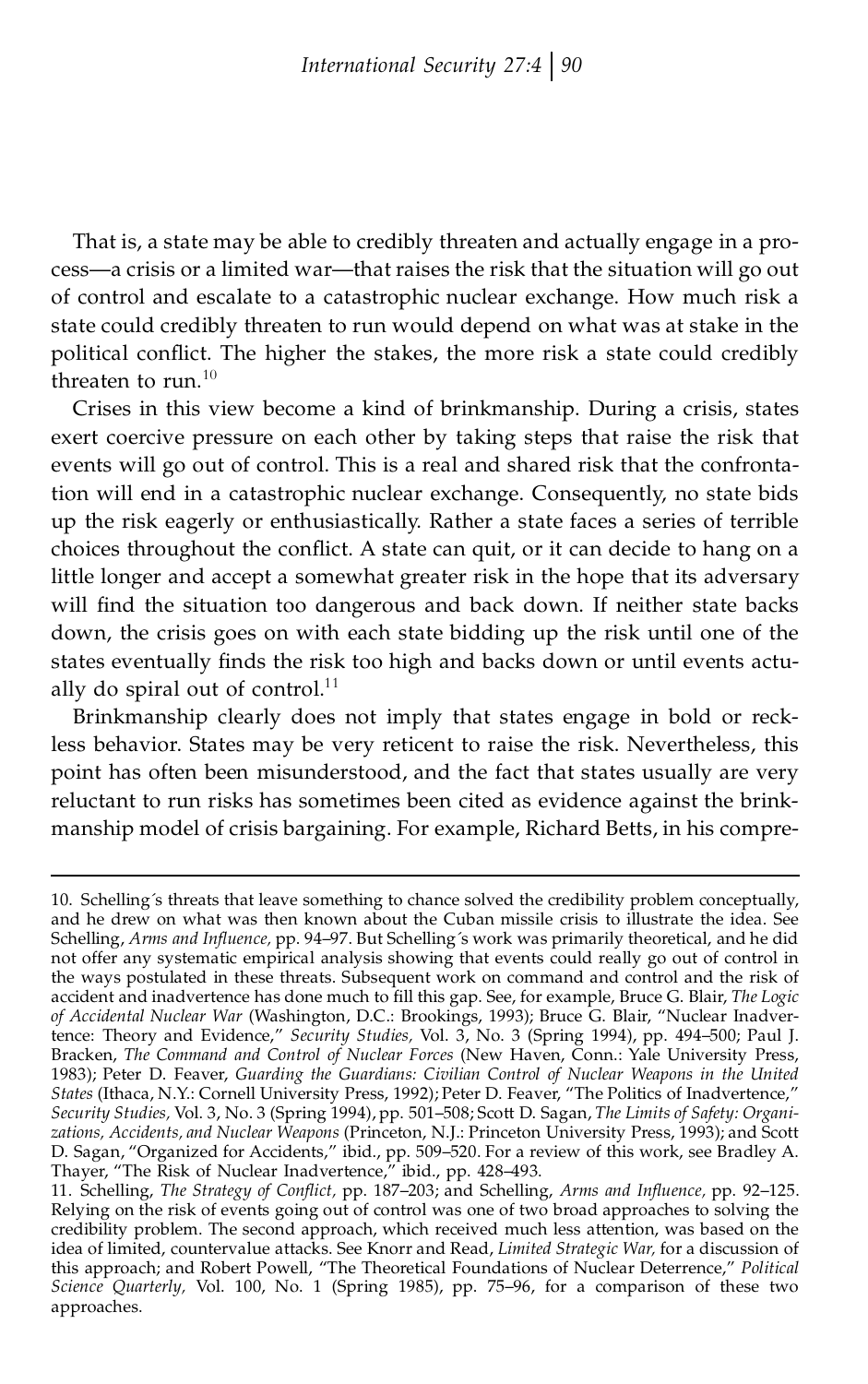hensive study of nuclear crises, describes the strategy based on Schelling´s threats that leave something to chance as a "risk-maximizing approach" in which a state "tends toward *maximizing* and accepting mutual military risk."<sup>12</sup> His empirical findings, however, are generally consistent with brinkmanship.

Marc Trachtenberg also believes that brinkmanship implies that statesmen will be eager to run risks in order to out bid the other side.<sup>13</sup> Nevertheless, his assessment of what happened during the Cuban missile crisis is in keeping with the formulation above in which states are very reluctant to press on and raise the risk, but even more reluctant to back down. He concludes that the evidence shows that: "1) leading officials believed that nuclear war could come without either side having to make a cold-blooded decision to start one; 2) these officials were willing during the crisis to accept a certain risk of nuclear war; and 3) the risk of war was consciously manipulated in order to affect Soviet options in the crisis."<sup>14</sup>

In sum, brinkmanship provides a model of the way that states can exert coercive pressure on each other if both have secure, second-strike capabilities. Like all models, it simplifies and abstracts by emphasizing some things while minimizing or ignoring others. The value of the model lies in the extent to which it explains and illuminates the dynamics of escalation.

### the dynamics of brinkmanship

Brinkmanship is fundamentally a contest of resolve in which states bid up the risk of events spiraling out of control until one of the states finds this risk intolerably high and backs down. How does this contest play out? What determines the dynamics of brinkmanship? As is shown below, there are no crises if there is little or no uncertainty about the states´ levels of resolve. In this case, the less resolute state does not challenge the more resolute state. Crises arise only if there is substantial uncertainty about the balance of resolve, and in this case, the dynamics of escalation depend on a complex interaction between the states´ levels of resolve and their uncertainty about each other´s resolve.

The first step in deriving these conclusions and illustrating this complicated

<sup>12.</sup> Richard K. Betts, *Nuclear Blackmail and Nuclear Balance* (Washington, D.C.: Brookings, 1987), pp. 10–11 (emphasis in the original).

<sup>13.</sup> Marc Trachtenberg, "The Influence of Nuclear Weapons in the Cuban Missile Crisis," [Interna](http://gessler.ingentaselect.com/nw=1/rpsv/cgi-bin/linker?ext=a&reqidx=/0162-2889^28^2910:1L.146[aid=4970390])*tional Security,* Vol. 10, No. 1 [\(Summer](http://gessler.ingentaselect.com/nw=1/rpsv/cgi-bin/linker?ext=a&reqidx=/0162-2889^28^2910:1L.146[aid=4970390]) 1985), p. 146.

<sup>14.</sup> Ibid., p. 140. For additional examples, see Robert Jervis, "Deterrence Theory Revisited," *[World](http://gessler.ingentaselect.com/nw=1/rpsv/cgi-bin/linker?ext=a&reqidx=/0043-8871^28197901^2931:2L.303[aid=4970391]) Politics,* Vol. 31, No. 2 [\(January](http://gessler.ingentaselect.com/nw=1/rpsv/cgi-bin/linker?ext=a&reqidx=/0043-8871^28197901^2931:2L.303[aid=4970391]) 1979), pp. 303–304; and Robert Jervis, "The Political Effects of Nuclear Weapons: A Comment," *[International](http://gessler.ingentaselect.com/nw=1/rpsv/cgi-bin/linker?ext=a&reqidx=/0162-2889^28^2913:2L.80[aid=4970392]) Security,* Vol. 13, No. 2 (Fall 1988), p. 80; as well as Paul K. Huth, "Deterrence and International Conflict," *Annual Review of Political Science*, Vol. 2 (1999), p. 38.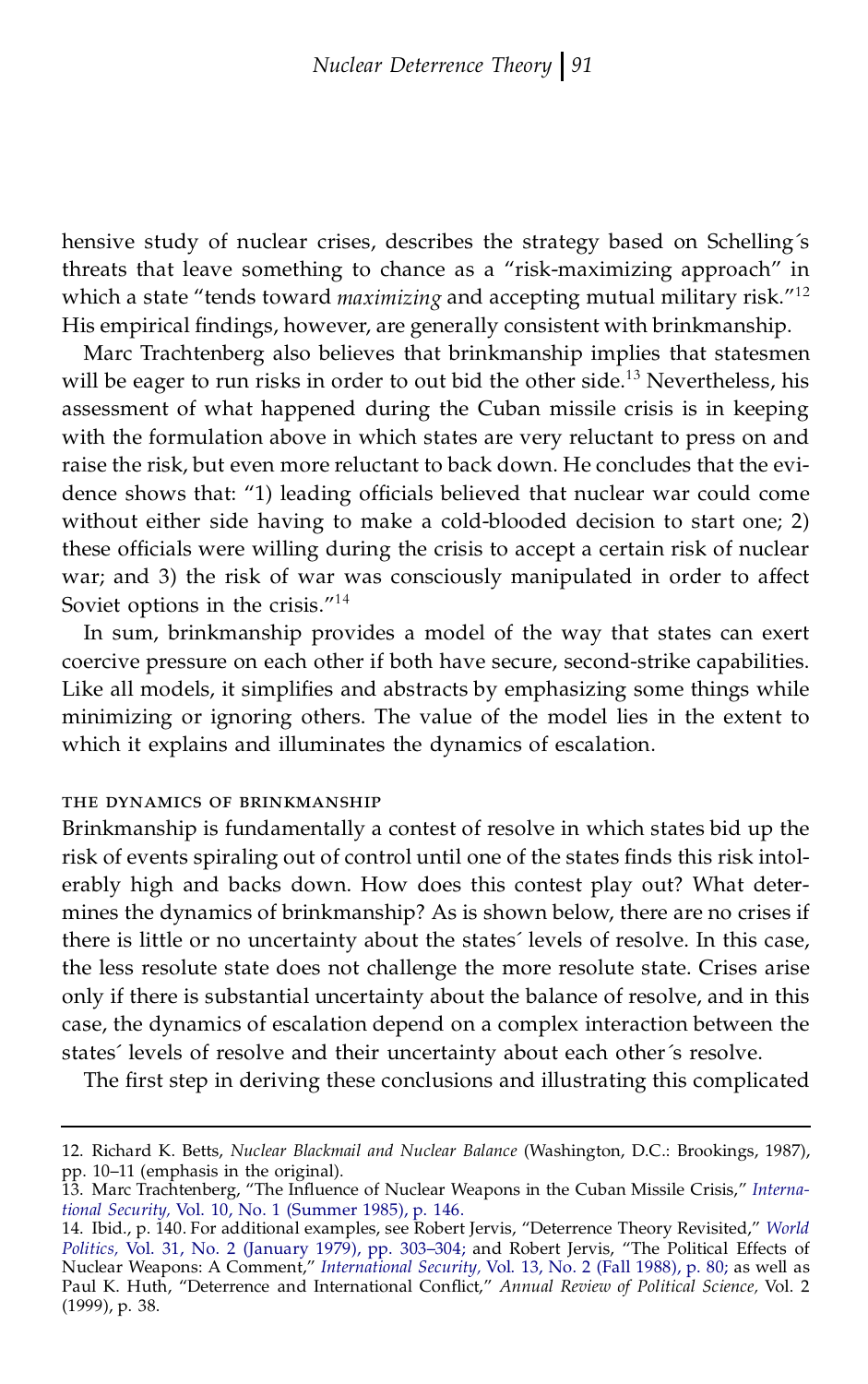interaction is to describe the notion of resolve more precisely. During a brinkmanship crisis, a state faces a choice between acquiescing and continuing to run the risk that events will go out of control and result in a nuclear exchange. Define a state's resolve,  $R$ , to be the maximum risk of suffering a nuclear strike that the state is willing to run in order to prevail.<sup>15</sup> This definition means that a state would acquiesce and the crisis would end if the state (somehow) knew that it would have to run a risk larger than *R* to prevail. By contrast, a state would continue on in a crisis if it (somehow) knew that the other state would quit before the risk exceeded *R.*<sup>16</sup>

Resolve is the avenue through which the political conflict underlying the crisis enters the analysis and affects the dynamics of escalation. Resolve is the reason why two adversaries´ nuclear forces do not simply cancel each other out in brinkmanship, and why one side may have an advantage over the other. The more a state values prevailing, the more risk it would be willing to run in order to do so and the greater its resolve. Similarly, the higher the cost of acquiescing, the more risk it would be willing to tolerate in order to avoid losing and the greater its resolve. And the more catastrophic the outcome if events go out of control, the less risk a state would be willing to accept and the lower its resolve.

To see how the balance of resolve and the uncertainty surrounding it affect the dynamics of brinkmanship, consider the very artificial situation in which there is no uncertainty about the states´ levels of resolve. Each state knows its resolve and that of the other state. The dynamics of escalation are very simple in this case: There are none. Absent uncertainty, the less resolute state knows that no matter how hard it pushes a crisis, the more resolute state would be willing to escalate still further. Indeed if the more resolute state has to, it is willing to push the crisis to the point where the risk exceeds the less resolute state´s resolve. At this point, the situation becomes too dangerous for the less resolute state and it backs down. Given that the less resolute state cannot prevail, the choice it faces is between backing down at the very outset before generating any risk and backing down later if events have not gone out of control

<sup>15.</sup> There are of course many different kinds of nuclear attack, and I am simplifying here. This simplification is discussed further below.

<sup>16.</sup> For more extensive discussions of resolve, see Robert Jervis, "Bargaining and Bargaining Tactics," in James Roland Pennock and John W. Chapman, eds., *Coercion* (Chicago: Aldine-Atherton, 1972); Glenn H. Snyder and Paul Diesing, *Conflict among Nations* (Princeton, N.J.: Princeton University Press, 1977); and Robert Powell, "Crisis Bargaining, Escalation, and MAD," *American Political Science Review,* Vol. 81, No. 3 (September 1987), pp. 717–736.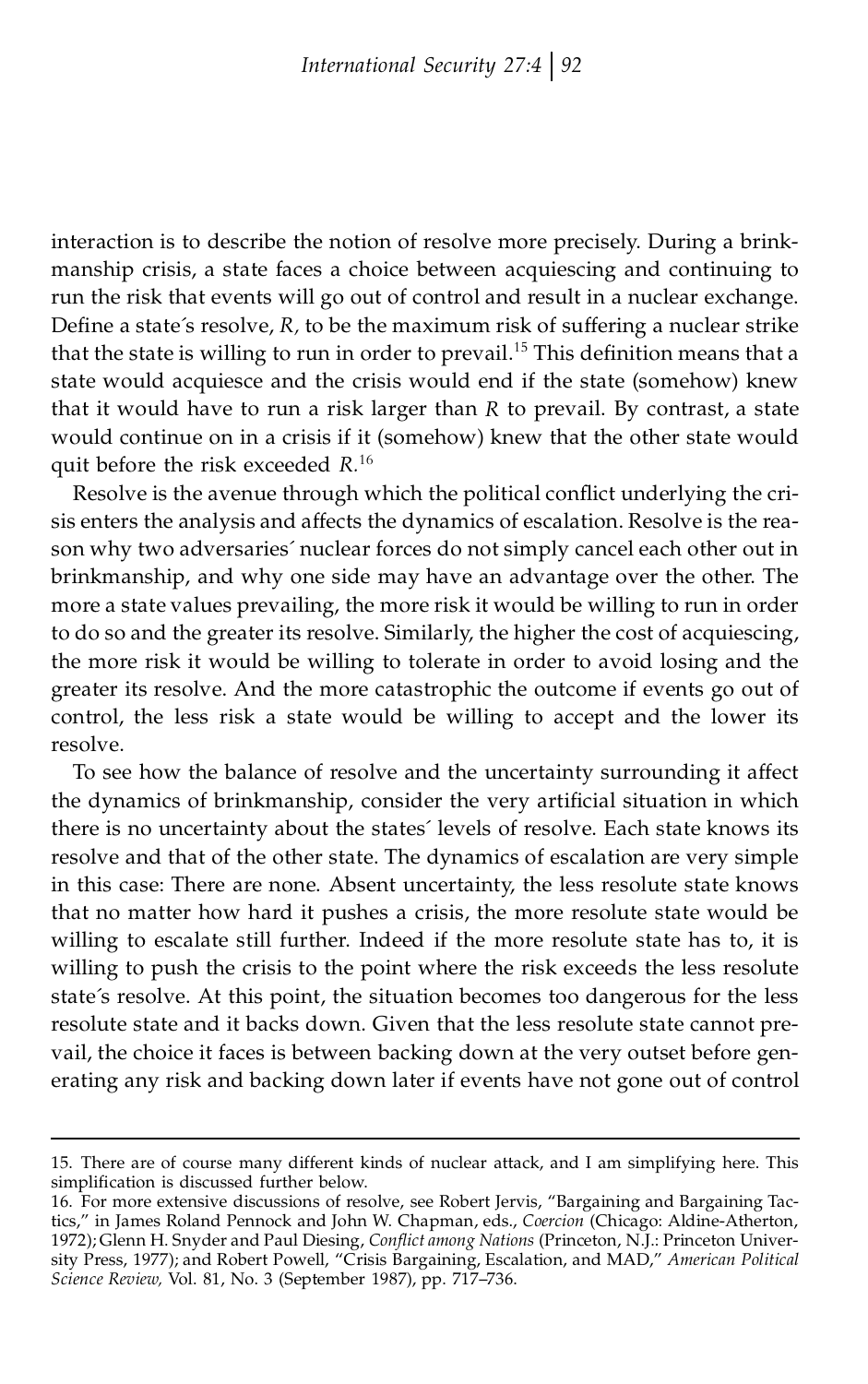in the interim. The first alternative is clearly better. So the less resolute state never escalates if there is no uncertainty about the states´ levels of resolve.

The same dynamics obtain in the somewhat less artificial situation in which neither state knows the exact level of the other´s resolve but each knows who is more resolute. As long as the balance of resolve is clear, the less resolute state still knows that the more resolute state is willing to push the crisis harder and run more risk. The less resolute state therefore never escalates, and there are no brinkmanship crises.

Brinkmanship crises occur only if the balance of resolve is uncertain. If each state believes that it is likely to be more resolute than the other state, then each may escalate in the expectation that the other will back down. As the crisis continues and neither state backs down, each learns that the other is more resolute than it initially believed. Eventually one state concludes that the risk is too high and the chances that the other will back down are too low to warrant further escalation. At that point, that state backs down and the crisis ends assuming of course that events have not already gone out of control.

How much risk do the states run, and which state backs down first? The following game-theoretic model of brinkmanship helps to sort through the complicated interaction between the states´ levels of resolve and the uncertainty surrounding them. In the simplest version of brinkmanship, the longer the crisis goes on, the higher the risk that it will go out of control. In this setting, each state simply decides how long it will let the crisis go on and, therefore, how high it would be willing to let the risk go.

To fix ideas, let  $p(t)$  denote the probability that the crisis goes out of control by time  $t$ . Suppose further that state  $S_1$  decides that it is willing to let the crisis continue until time  $t_1$  or equivalently until the risk of disaster is  $p(t_1)$ .  $S_2$ decides that it is willing to let the crisis go until  $t_2$  and risk  $p(t_2)$  where  $t_2 > t_1$ . Because  $S_2$  is willing to hold on longer than  $S_1$  ( $t_2 > t_1$ ), the crisis lasts until it goes out of control at some time before  $t_1$  or until  $S_1$  acquiesces at  $t_1$ . If the crisis lasts until  $S_1$  quits at  $t_1$ , then the states will have run a risk of  $p(t_1)$  of events spiraling out of control. $17$ 

<sup>17.</sup> Crises in this simplest formulation are essentially generators of risk over which the states´ only influence is to decide when to stop. The states cannot, for example, affect the tempo of the crisis by taking steps that would increase or decrease the rate at which the risk changes. More formally, the states have no influence over the shape of the function  $p(t)$ . Allowing the states more influence would complicate the analytics enormously and is beyond the scope of this article. But pursuing this in future work might help resolve a puzzle in nuclear deterrence theory. Intuitively, a state that expected to prevail at a given level of conflict or rung of the escalation ladder would like to reduce the risk of events going out of control. This line of reasoning might provide a theoretical founda-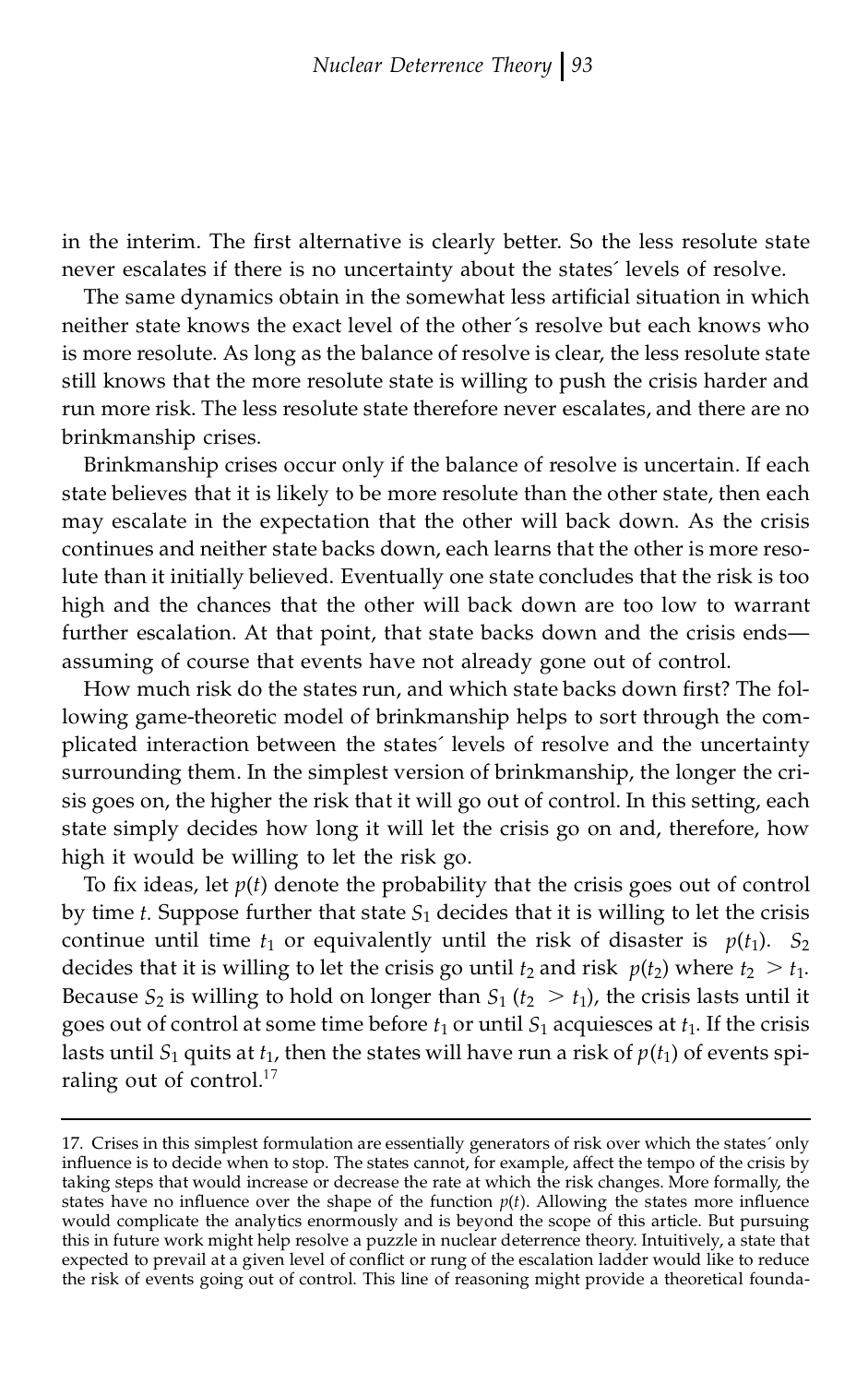How high a state is willing to let the risk go before backing down depends on its resolve and on its uncertainty about the other state´s resolve. Accordingly, the first step in determining how high a state will allow the risk to go is to specify the states´ payoffs and formalize the notion of resolve. To this end, observe that the crisis can conclude in this simple model in one of only three ways: A state backs down, it prevails because the other backs down, or the crisis goes out of control. Simplifying still further, assume that the payoffs to these outcomes remain constant throughout the crisis with  $w_1$  denoting  $S_1$ 's payoff to prevailing,  $s_1$  its cost to submitting, and  $d_1$  its cost if events go out of control.<sup>18</sup>  $S_2$ 's payoffs are defined analogously.

Given these payoffs, *S*<sup>1</sup> would be willing to run a given risk of a nuclear strike in order to prevail if its expected payoff to doing so is at least as great as its payoff to backing down.  $S_1$ 's resolve,  $R_1$ , is the largest risk that it would be willing to run. In symbols, this largest risk is  $R_1 = (w_1 + s_1)/(w_1 + d_1)$ .  $S_2$ 's resolve is defined in a parallel fashion.<sup>19</sup> This specification of resolve formalizes the role played by the political stakes underlying the crisis. A state´s resolve increases as its payoff to prevailing or cost to submitting go up, or its cost of events going out of control decreases.

The brinkmanship game is specified formally in the appendix. Less formally, each state decides how long it is willing to hang on given its own level of resolve and its beliefs about the other´s resolve. Because the risk that a crisis will go out of control rises as the crisis continues, deciding how long to hang on is equivalent to deciding how high a state is willing to let the risk go before quitting. Let  $r_1(R_1)$  denote how high  $S_1$  is willing to bid up the risk given that its resolve is  $R_1$ , and let  $r_2(R_2)$  denote the same for the other state.

These bids determine how much risk the states run, which state prevails if the crisis does not go out of control, and what their payoffs are. More specifically, the state that bids the most risk (i.e., is willing to hang on longer)

tion for "escalation dominance," which some analysts argued during the Cold War was inconsistent with the logic of the nuclear revolution. See Robert Jervis, *The Illogic of American Nuclear Strategy* (Ithaca, N.Y.: Cornell University Press, 1984), especially pp. 59–63.

<sup>18.</sup> Allowing the state´s payoffs to vary as the crisis continues makes the game much more difficult to analyze. Because prevailing is better than submitting and submitting is better than a catastrophic nuclear exchange,  $w_1 \ge 0 \ge -s_1 \ge -d_1$  (where the payoffs to the latter two outcomes are the negative of the costs of these outcomes).

<sup>19.</sup> To derive this expression, observe that  $S_1$ 's expected payoff to running a risk of disaster *r* is just its payoff to prevailing, weighted by the probability of avoiding attack, less the cost to disaster, weighted by the probability of that outcome. This is  $w_1 (1 - r) - d_1 r$ . Consequently,  $S_1$  would be willing to hazard a risk of *r* if  $w_1(1 - r) - d_1 r \ge -s_1$ , and the largest risk for which this relation holds is  $R_1$  as defined above.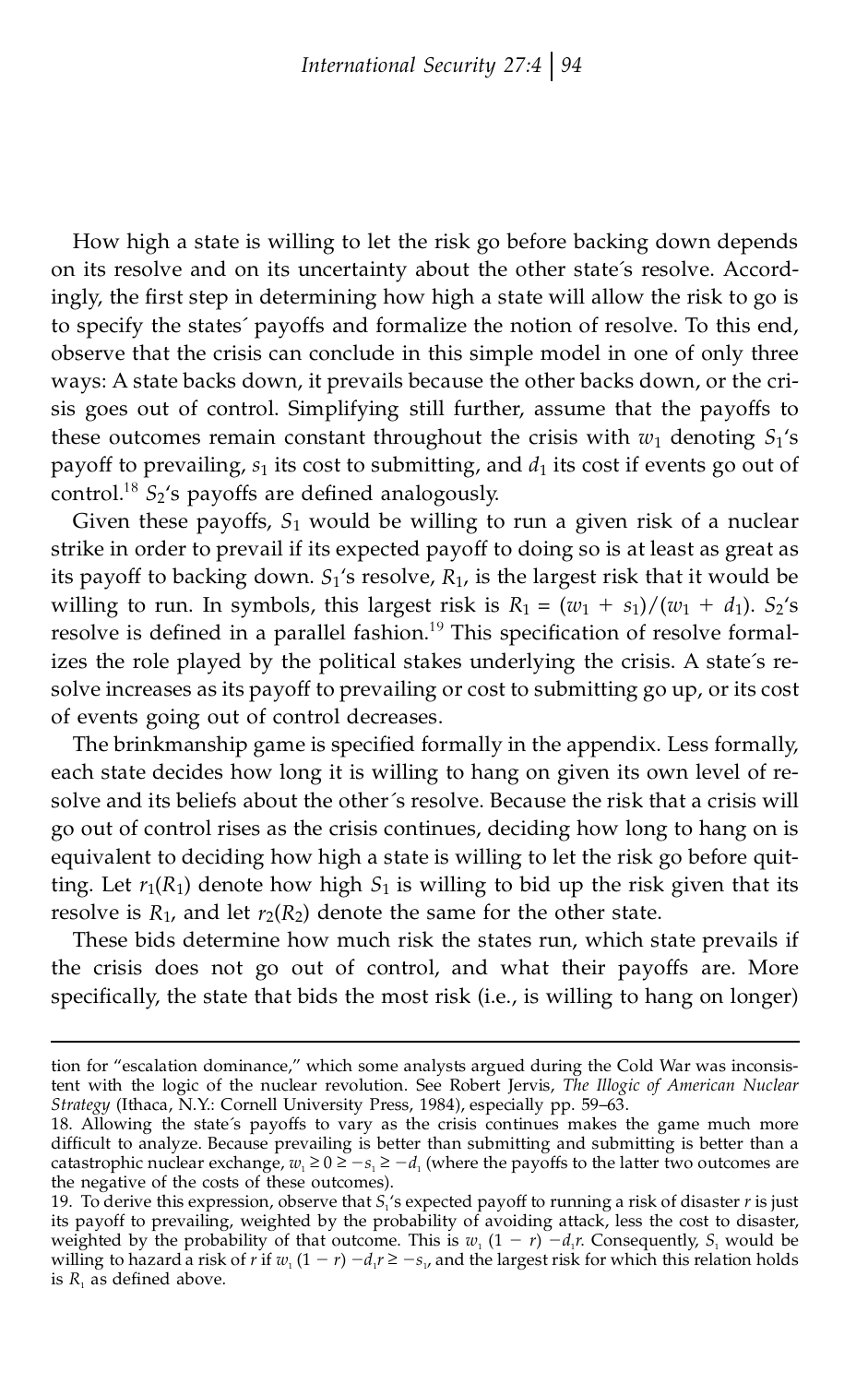prevails but has to run the risk determined by how long the other state hung on. If, for example,  $S_1$ 's bid is higher—that is, if  $r_1(R_1) > r_2(R_2)$ , then  $S_1$  prevails but has to run risk  $r_2(R_2)$ . If both states bid the same risk, neither backs down and the situation on the ground determines the outcome. $20$ 

Brinkmanship is in effect a kind of auction. $^{21}$  In a typical or so-called English auction, the bidders bid up the price until no one is willing to bid more than the last bid. At that point, the auction ends, the highest bidder gets the item on offer for the price she bid, and no one else pays anything. This, however, is only one of many different types of auction. In a second-price auction, for example, the highest bidder wins but pays the second-highest bid. In yet another type of auction—called an all-pay auction—the highest bidder still wins, but everyone pays the price that this individual bid.<sup>22</sup>

Brinkmanship can be seen as a variant of an all-pay, second-price auction in which bids are measured, not in terms of money, but in terms of the risk that events will go out of control. During a crisis, each state bids up the risk until one of the states finds the risk too high and quits. The state that prevails is the one that is willing to hang on longer, that is, makes the highest bid. But the amount of risk that the states actually run during the crisis is determined by the state that backs down first. Thus, the "price" that each state must pay-that is, the risk of disaster each must run—is determined not by the highest bid but by the second-highest bid. (Recall that if  $S_1$  bids  $r_1$  and  $S_2$  bids a lower risk  $r_2$ , then the crisis continues until the risk reaches the lower level  $r<sub>2</sub>$  at which point *S*<sup>2</sup> quits.) This makes brinkmanship an all-pay, second-price auction.

Thinking about brinkmanship in this way highlights the critical role that uncertainty about the balance of resolve plays. This formulation also makes it clearer why there are no crises if the balance of resolve is unambiguous. In these circumstances, the less resolute state knows that the more resolute state will always outbid it. This implies that the less resolute state cannot win the auction. But because this is an all-pay auction, bidding is costly to everyone,

<sup>20.</sup> Barry Nalebuff, "Brinkmanship and Nuclear Deterrence: The Neutrality of Escalation," *Conict Management and Peace Science,* Vol. 9, No. 2 (Spring 1986), pp. 19–30, shows that the risk the states run (in equilibrium) does not depend on the shape of the function *p.*If, for example, this function is steeper so that crises become more dangerous more quickly, states offset this greater danger by dropping out sooner. Intuitively, states care about risks, not time. The formulation here models this more directly by letting the states decide directly on the risks  $r_1(R_1)$  and  $r_2(R_2)$ .

<sup>21.</sup> See Powell, *Nuclear Deterrence Theory,* pp. 154–155.

<sup>22.</sup> For an introduction to auction theory, see R. Preston McAfee and John McMillian, "Auctions and Bidding," *Journal of Economic Literature,* Vol. 25, No. 2 (June 1987), pp. 699–738; and Paul Milgrom, "Auctions and Bidding: A Primer," *Journal of Economic Perspectives,* Vol. 3, No. 3 (Summer 1989), pp. 3–22.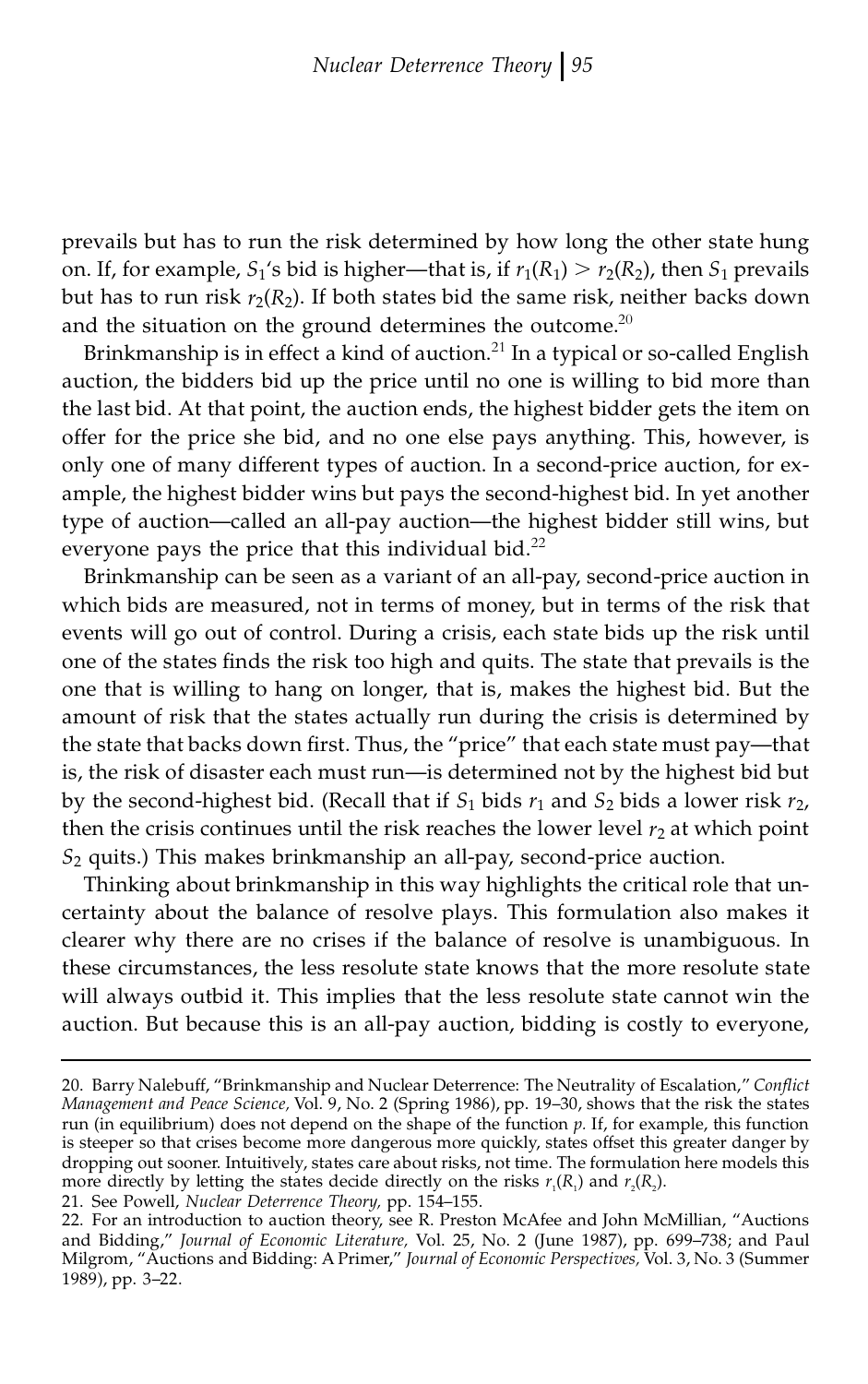not just the eventual winner. If, therefore, a state knows that it cannot win and will have to pay even if it bids in a losing effort, it will not bid.

When the balance of resolve is uncertain, a state faces a trade-off when deciding how much to bid. The more risk it is willing to accept, the more likely the other side is to back down first. But the more it bids, the more likely events are to go out of control. The optimal bid equates the marginal gain to holding out slightly longer with the marginal cost of doing so. A solution or equilibrium of the brinkmanship game is a pair of bidding strategies  $(r_1(R_1), r_2(R_2))$ such that each state´s bid maximizes its payoff given its level of resolve, its beliefs about the other state's level of resolve, and the other state's strategy.

In game-theoretic models, actors´ beliefs are represented by probability distributions. In the present game, each state is uncertain of the other´s level of resolve, and  $S_1$ 's beliefs about  $S_2$ 's resolve is represented by the probability distribution  $G_2(R_2 | \tau_2)$ . The parameter  $\tau_2$  indicates how "tough"  $S_1$  thinks  $S_2$  is. As  $\tau_2$  increases,  $S_1$  becomes increasingly confident that  $S_2$  is highly resolute.

Figure 1 illustrates the effects of changes in  $\tau_2$  and how these changes capture the idea of  $S_2$ 's toughness. Suppose, for example, that  $\tau_2$  equals 0.3. Then  $S_1$  believes that the probability that  $S_2$ 's resolve is, say,  $R'$  or less is  $G_2(R'|\tau_2 = 0.3)$ . If, by contrast,  $\tau_2 = 0.6$ , then  $S_1$  believes that the chances that  $S_2$ 's resolve is *R'* or less is  $G_2(R' | \tau_2 = 0.6)$ . To see why  $S_2$  seems tougher when  $\tau_2$  is larger, consider  $S_1$ 's beliefs about how likely its adversary's resolve is to be above any given level. The more likely an adversary´s resolve is to be above a given level, the more resolute that adversary seems. And the probability that  $S_2$ 's resolve is above any given level, say *R'*, rises as  $\tau_2$  increases. Hence,  $S_2$ seems tougher to  $S_1$  the larger  $\tau_2$ <sup>23</sup>

The functions defining the states' equilibrium bids  $(r_1(R_1), r_2(R_2))$  are derived in the appendix. These functions show how a state´s bid varies with its resolve, its uncertainty about the other state´s resolve, and the other state´s uncertainty about its resolve. Not surprisingly, the more resolute a state is, the harder it is willing to press the crisis. Further, the tougher or more resolute a state believes its adversary to be (i.e., the higher the other state's  $\tau$ ), the less willing it is to press the crisis. By contrast, the more resolute a state is believed to be (i.e., the higher a state's own  $\tau$ ), the more it can exploit this perceived toughness to its advantage by being willing to push the crisis somewhat harder. $^{24}$  All of this

<sup>23.</sup> In symbols, the probability that *S*<sub>2</sub>'s resolve is at least as large as *R*<sup>1</sup> is  $1 - G(x^2|\tau_2)$ . This probability increases as  $\tau_2$  increases because  $G_2(R'|\tau_2)$  goes down as  $\tau_2$  rises.  $S_2$ 's beliefs about  $S_1$ 's resolve,  $G_1(\overline{R}|\tau_1)$ , are defined analogously.

<sup>24.</sup> More formally,  $r_1(R_1)$  is increasing in  $R_1$  and  $\tau_1$ , decreasing in  $\tau_2$ , with analogous results for  $r_2(R_2)$ .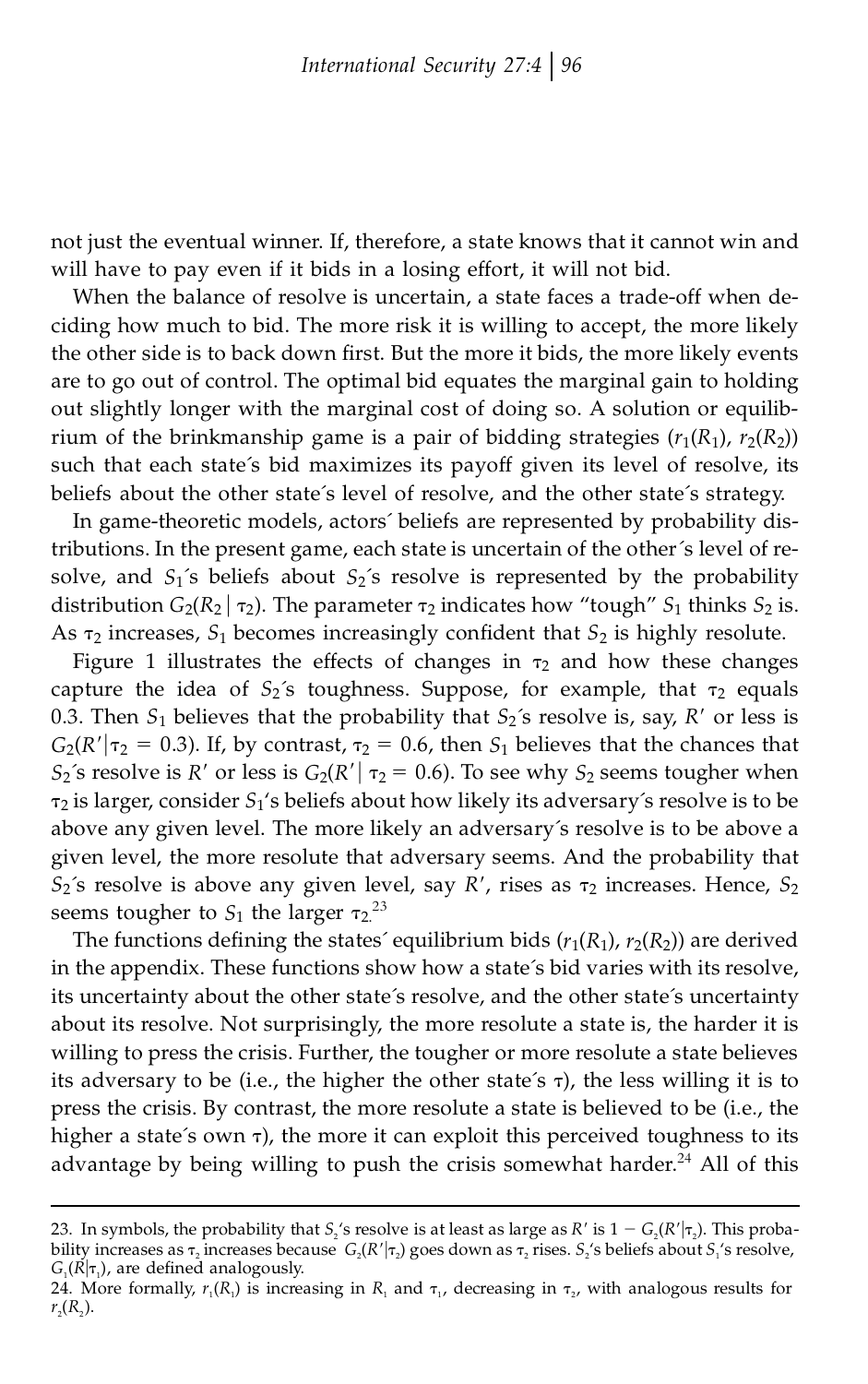



implies that the more resolute a state is believed to be, the higher its expected payoff; and the more resolute a state believes its adversary to be, the lower that state´s payoff.

#### **STABILITY**

What does all of this say about stability—that is, about the probability that a crisis ultimately goes out of control and ends in a nuclear exchange? How, more specifically, does stability vary with the states' levels of resolve and their uncertainty about the balance of resolve? As just noted, the more resolute a state is, the longer it is willing to hang on and the more risk it is willing to run before backing down. This makes a crisis more dangerous. Figure 2 traces this effect by plotting the risk that  $S_1$  runs in a crisis as a function of its resolve in a "nominal" case in which each state believes that there is a 50-50 chance that the other's resolve is 10 percent or less.<sup>25</sup> As the figure shows, the greater  $S_1$ 's resolve, the more likely the crisis is to end with events spiraling out of control.<sup>26</sup>

<sup>25.</sup> A 50-50 chance that each state's resolve is 10 percent or less means that  $\tau_2$  and  $\tau_2$  are approximately 0.5. The parameter values in this and subsequent examples are only meant to be suggestive, and the parameters for all of the figures are given in Table 1 in the appendix.

<sup>26.</sup> The risk of events going out of control increases very slowly for high values of *R*1, say 0.7 and above, because  $S_2$  is very likely to have quit by the time the risk reaches the level bid by  $S_1$  with  $R_1 = 0.7$ . Hence,  $S_1$ 's willingness to hang on longer and bid more than this does not entail much additional risk.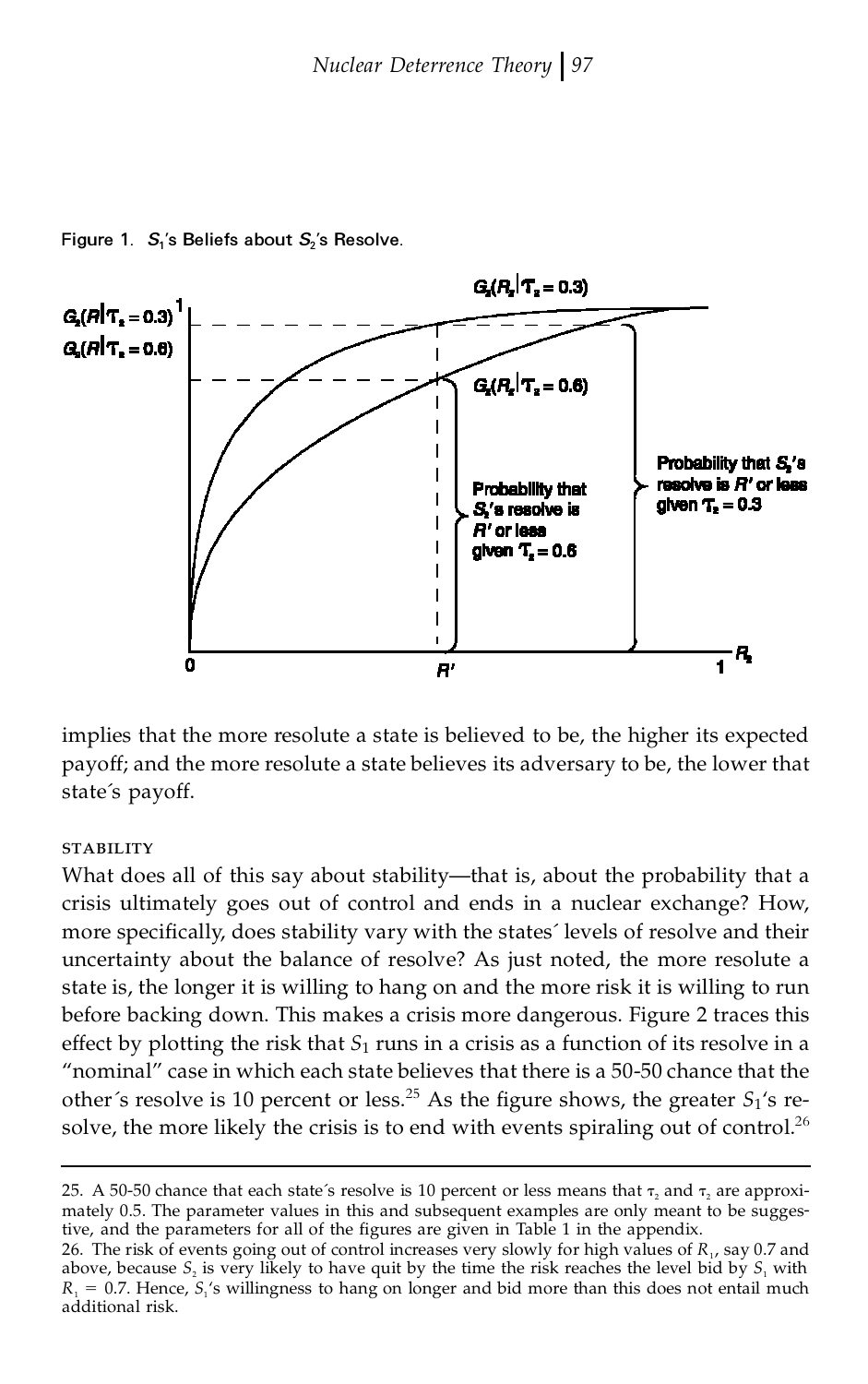**Figure 2. The Effects of Resolve on Stability.**





Observe, however, that the risk that a state actually runs is generally quite low relative to its resolve. For example, *S*<sup>1</sup> runs a risk of about 1.5 percent if its resolve is 10 percent.<sup>27</sup>

Figure 3 illustrates the effects of uncertainty about the balance of resolve on stability. Recall that  $\tau_2$  measures  $S_1$ 's beliefs about  $S_2$ 's resolve. At low values of  $\tau_2$ ,  $S_1$  believes that the other state's resolve is very likely to be quite low. Consequently, the balance of resolve in these circumstances is relatively clear (and in  $S_1$ <sup>'s</sup> favor), and the states run little risk in brinkmanship. As  $\tau_2$  begins to rise, *S*1, still unsure of its adversary´s exact level of resolve, believes that it is higher on average. As a result,  $S_1$  becomes less confident that it is more resolute than the other state; the balance of resolve begins to blur; and the risk of events ulti-

<sup>27.</sup> It might seem that  $S<sub>1</sub>$  should raise its bid if its resolve is 10 percent and it is running only a 1.5 percent chance of events going out of control. But recall that a state´s resolve is the maximum risk it would be willing to run given that it is sure to prevail if it runs that risk and if events do not spiral out of control. Bidding more than 1.5 percent in the present circumstances, however, does not bring the certainty of prevailing. It brings only a somewhat higher probability that *S*<sub>2</sub> will back down and that *S*<sub>1</sub> will prevail. But this better chance of prevailing comes at the cost of a somewhat higher chance of events going out of control. *S*1's optimal bid balances the marginal gain to bidding more with the marginal cost of doing so, and this optimal bid generally entails running a risk much less than a state´s actual level of resolve.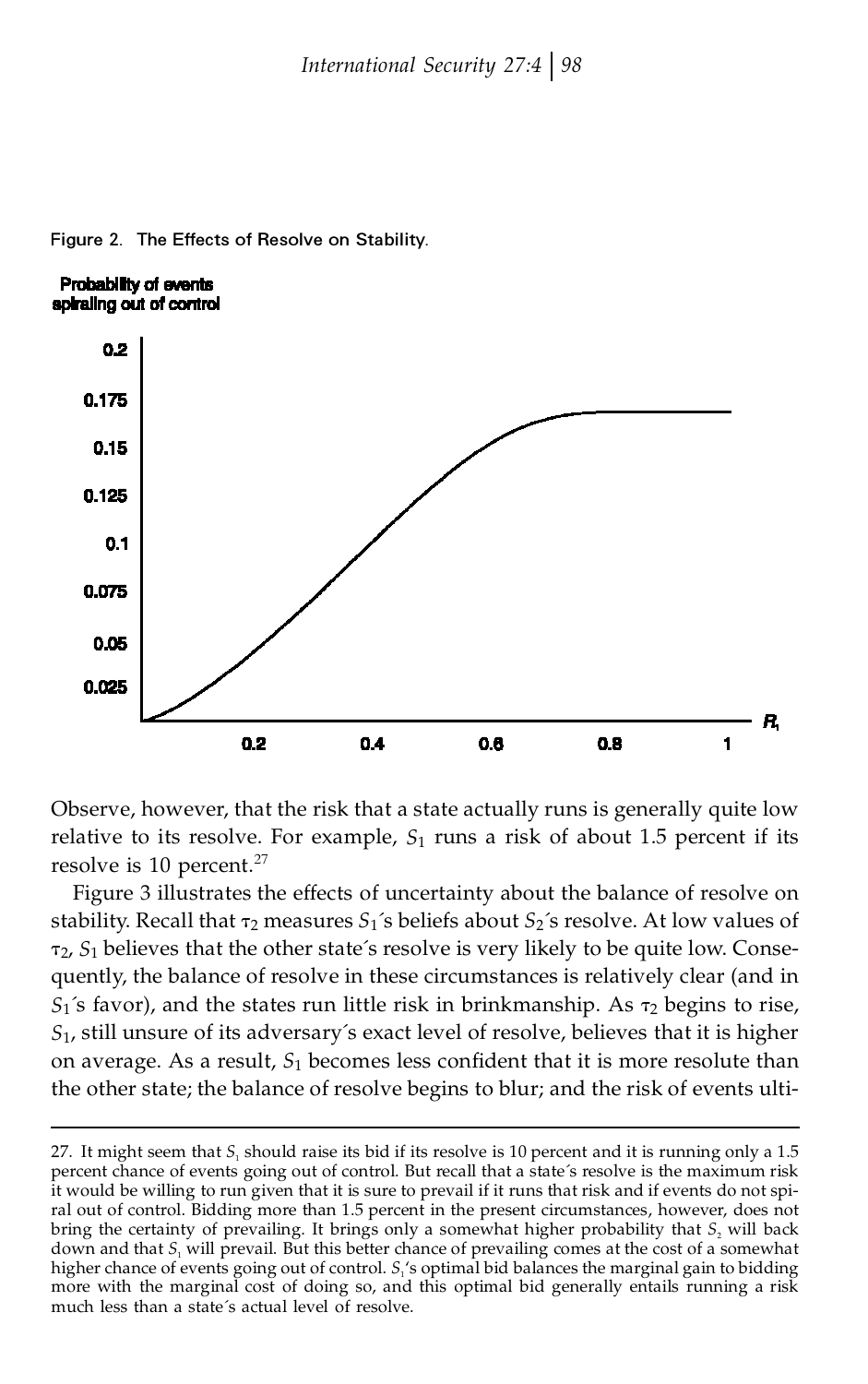**Figure 3. The Effects of Uncertainty on Stability.**



mately going out of control begins to rise. As  $\tau_2$  continues to rise,  $S_2$  becomes increasingly confident that it is less resolute than its adversary. The balance of resolve becomes clearer, and the risk of events going out of control starts to decrease.

Brinkmanship and threats that leave something to chance offer a solution to the credibility problem at the center of nuclear deterrence theory. They provide a model of the way that states can exert coercive pressure on each other and that political conflicts can play out in situations in which no state can credibly threaten deliberately to trigger a catastrophic nuclear exchange. Stability in turn depends critically on the clarity of the balance of resolve. If the balance is clear, there will be no crisis because the less resolute state will not resist the more resolute state. If the balance of resolve is uncertain, each state may believe that the balance of resolve favors it and may escalate in the expectation that the other state will back down. Indeed brinkmanship—a kind of rational deterrence theory—predicts that there is some chance that deterrence will fail when the balance of resolve is sufficiently uncertain as Figure 3 illustrates. $^{28}$ 

<sup>28.</sup> Sagan labels Waltz´s argument that the probability of major war among nuclear-armed states is almost zero "rational deterrence theory." Sagan and Waltz, *The Spread of Nuclear Weapons,* p. 51. This label is unfortunate. As Christopher H. Achen and Duncan Snidal emphasized at the outset of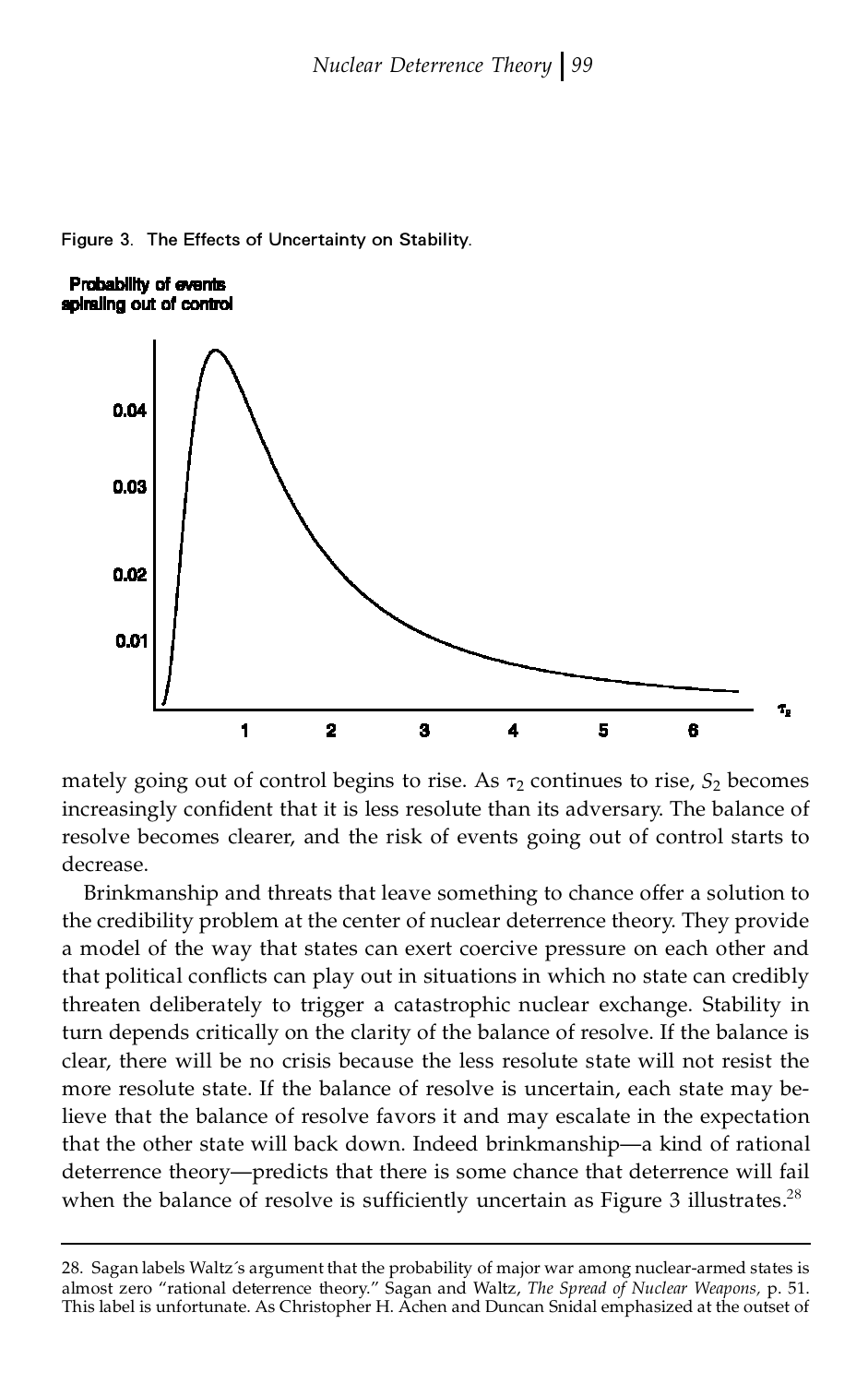There is, however, a critical distinction between a theory and the predictions derived from it. The latter depend not only on the theory but on the initial conditions as well. Who wins an auction and at what price depend not only on the rules of the auction (e.g., first-price, second-price, or all-pay) but also on how much the bidders value what is being auctioned off and on their uncertainty about the other bidders´ valuations. As argued below, the brinkmanship model can be applied in the post–Cold War context. But this does not mean that the United States will be able to deter its adversaries as well as it arguably did during the Cold War. Who prevails and at what risk in brinkmanship depends on the balance of resolve and the clarity of that balance. Should these factors differ in post-Cold War conflicts from what they were during the Cold War, then the Cold War experience will provide a poor guide to the future.<sup>29</sup> The remainder of this article examines how proliferation and NMD are likely to affect the balance of resolve and the degree of uncertainty surrounding it in a confrontation between the United States and a small nuclear state.

# *Brinkmanship and Rogue States*

This section argues that brinkmanship can be used to analyze a confrontation between the United States and a small nuclear state—whether or not the latter is a rogue. It then discusses what it means to be a rogue in the context of the brinkmanship model and analyzes the dynamics of escalation. The analysis shows that when the balance of resolve clearly favors a small nuclear state, that state will be able to deter the United States. In particular, the United States will

the latest wave of the rational deterrence debate, this theory is about explaining why deterrence among rational actors sometimes succeeds and sometimes fails. Achen and Duncan Snidal, "Rational Deterrence Theory and Comparative Case Studies," *World Politics,* Vol. 41, No. 2 [\(January](http://gessler.ingentaselect.com/nw=1/rpsv/cgi-bin/linker?ext=a&reqidx=/0043-8871^28198901^2941:2L.152[aid=4970396]) [1989\),](http://gessler.ingentaselect.com/nw=1/rpsv/cgi-bin/linker?ext=a&reqidx=/0043-8871^28198901^2941:2L.152[aid=4970396]) p. 152. For other fully rational (game-theoretic) models in which nuclear deterrence may fail, see Nalebuff, "Brinkmanship and Nuclear Deterrence"; and Robert Powell, *Nuclear Deterrence Theory: The Search for Credibility* (New York: Cambridge University Press, 1990). James D. Fearon, "Rationalist Theories of War," *International [Organization,](http://gessler.ingentaselect.com/nw=1/rpsv/cgi-bin/linker?ext=a&reqidx=/0020-8183^28199522^2949:2L.379[aid=223011])* Vol. 49, No. 2 (Summer 1995), pp. 379–414, offers an excellent overview of nonnuclear rationalist theories of war.

<sup>29.</sup> As Richard K. Betts observes, the relatively sanguine view that some take about the way deter rence worked during the Cold War is largely based on the second half of the Cold War following the Cuban missile crisis. But international politics seemed much more dangerous and fraught with peril during the first part of the Cold War, when the balance of resolve over various issues was much less clear. According to Betts, "The early phase of the Cold War, before the crises over Berlin and Cuba worked out the limits to probes and provocations, is a less reassuring model. Only with hindsight is it easy to assume that because the superpowers did not go over the edge, it was foreordained by deterrence that they could not." Betts, "Universal Deterrence or Conceptual Collapse? Liberal Pessimism and Utopian Realism," in Victor A. Utgoff , ed., *The Coming Crisis: Nuclear Proliferation, U.S*. *Interests, and World Order* (Cambridge, Mass.: MIT Press, 2000), p. 71.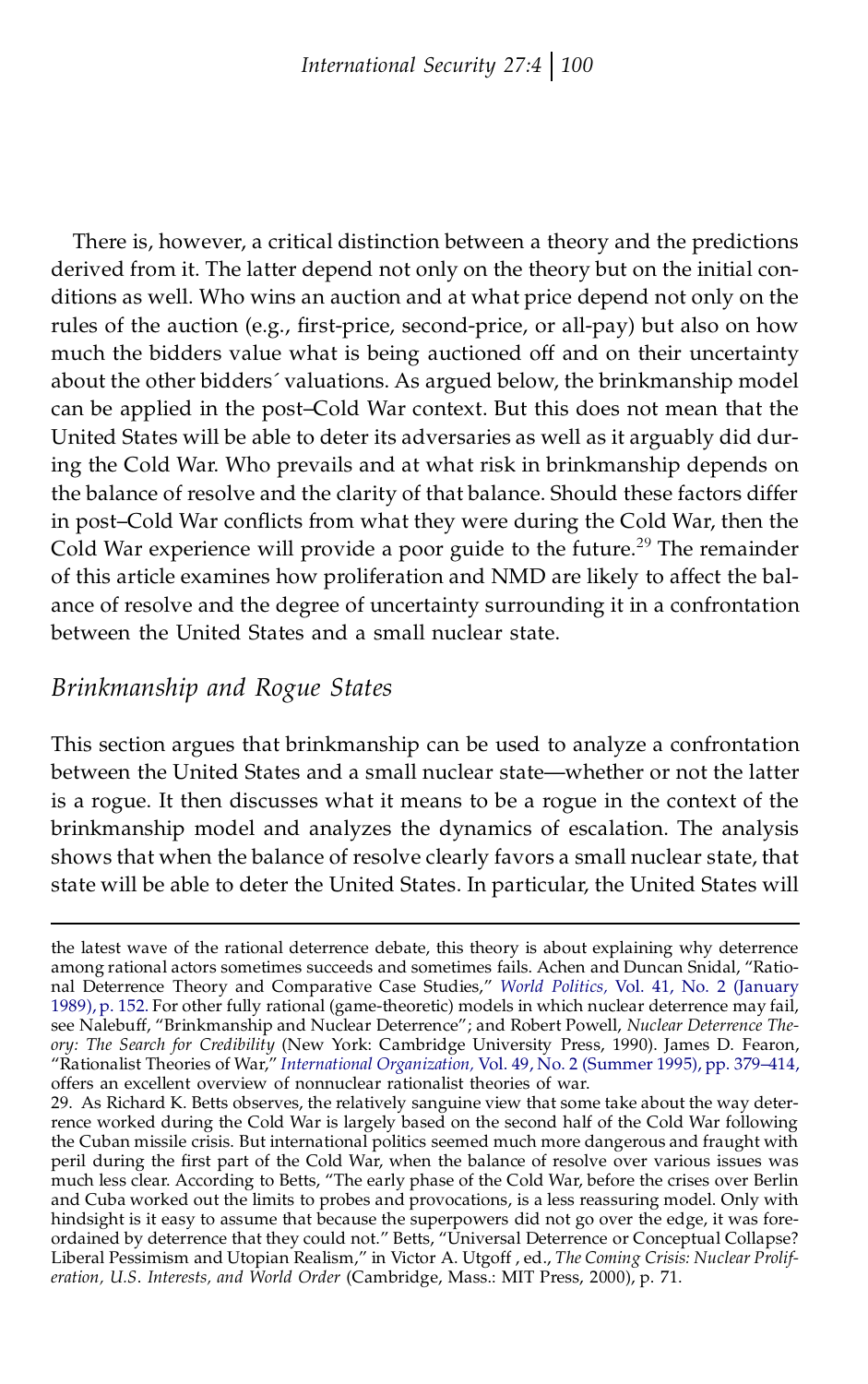generally be deterred from trying to overthrow the regimes of smaller nuclear states. Over issues where the balance of resolve is more ambiguous, the higher the risk the smaller nuclear state is willing to run—and in this sense the more of a rogue that state is—the more likely the United States is to be deterred from opposing or intervening against that state. Furthermore, a rogue is less likely to back down and more likely to push a crisis forward should the United States intervene.

Brinkmanship may provide a model for the way that political conflicts play out when two conditions hold. First, there is an outcome that both states view as being worse than giving in to the other state in the dispute. This creates the fundamental credibility problem discussed earlier, because neither state can credibly threaten to initiate a course of action that is certain to lead to this outcome. But, second, states can make threats that leave something to chance. That is, the states´ efforts to further their interests—perhaps through the use of military force—raise the risk that events will go out of control and end in the worse outcome. Both of these conditions appear to hold in a confrontation between the United States and a small nuclear state.

U.S. policymakers are likely to view the death and destruction wrought by even a very limited nuclear attack on the United States as being far worse than the consequences of not intervening against a regional nuclear power. During the Cold War, McGeorge Bundy argued that a decision that led to an attack resulting in even one bomb on one city would be a "catastrophic blunder."30 Steve Fetter calculates that a 20 kiloton nuclear weapon dropped on a sparsely populated city lacking civil defense would kill 40,000 people and injure 40,000 more.<sup>31</sup> As Charles Glaser and Fetter observe, U.S. interests in regional disputes generally "are not truly vital, making it hard to justify pursuing foreign policies that increase the probability of attacks with weapons of mass destruction against U.S. cities." $32$  Indeed this is precisely why some proponents of NMD favor its deployment. As the *Nuclear Posture Review* put the point in December 2001, missile defenses "can bring into better balance U.S. stakes and risks in a regional confrontation."<sup>33</sup>

Would the leaders of new nuclear states rather endure the overwhelm-

<sup>30.</sup> McGeorge Bundy, "To Cap the Volcano," *Foreign Affairs,* Vol. 48, No. 1 (October 1969), p. 10. 31. Steve Fetter, "Ballistic Missiles and Weapons of Mass Destruction: What Is the Threat? What Should be Done?" *[International](http://gessler.ingentaselect.com/nw=1/rpsv/cgi-bin/linker?ext=a&reqidx=/0162-2889^28^2916:1L.27[aid=1949775]) Security,* Vol. 16, No. 1 (Summer 1991), p. 27.

<sup>32.</sup> Charles L. Glaser and Steve Fetter, "National Missile Defense and the Future of U.S. Nuclear Weapons Policy," *[International](http://gessler.ingentaselect.com/nw=1/rpsv/cgi-bin/linker?ext=a&reqidx=/0162-2889^28^2926:1L.69[aid=4970398]) Security,* Vol. 26, No. 1 (Summer 2001), p. 69.

<sup>33.</sup> See [http://www.globalsecurity.org/wmd/library/policy/dod/npr.htm,](http://www.globalsecurity.org/wmd/library/policy/dod/npr.htm) p. 4.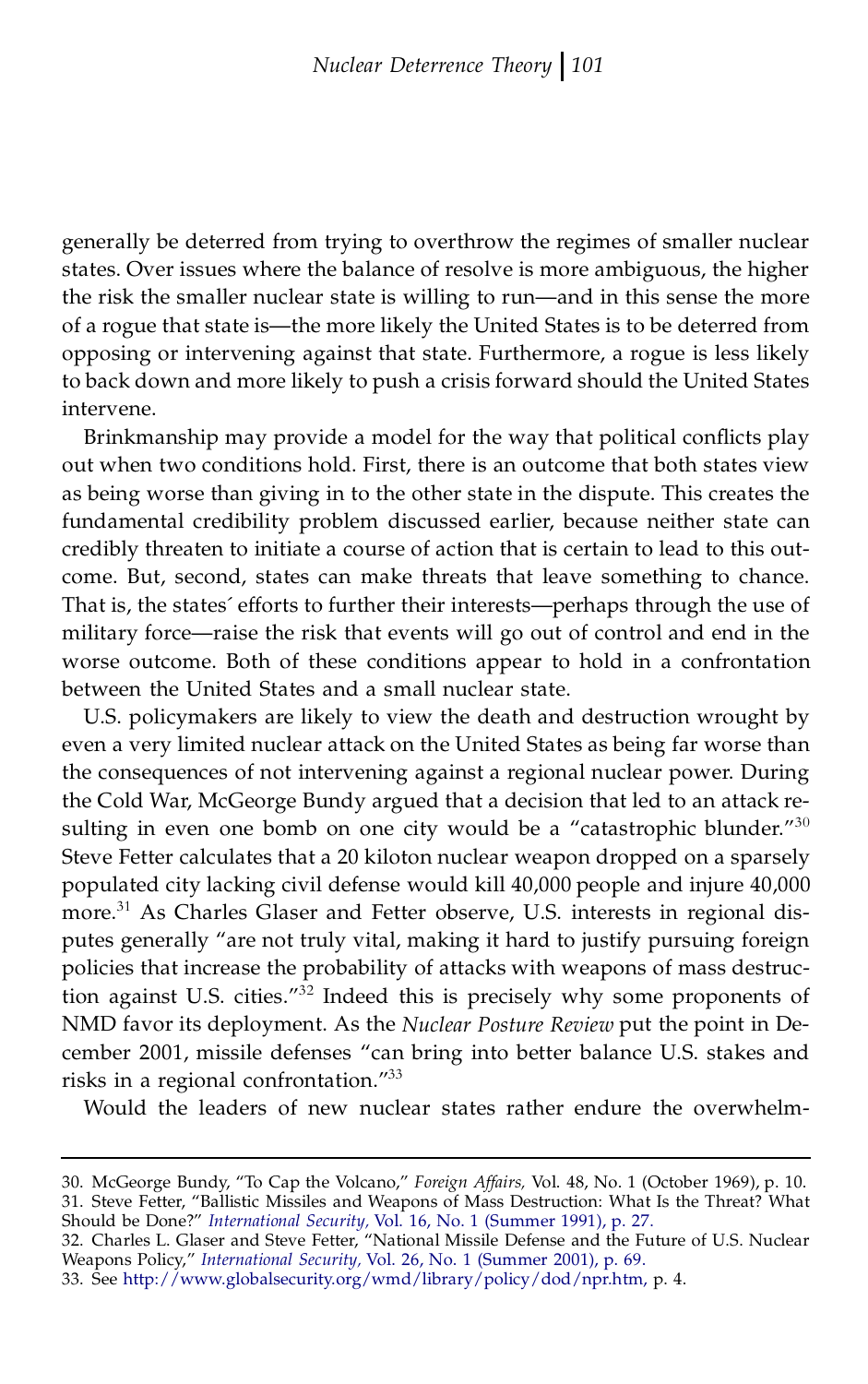ing retaliatory response triggered by a nuclear attack on the United States than back down in a confrontation?<sup>34</sup> If so, then these states actually would be "undeterable." Rogue states are sometimes described as literally undeterable.<sup>35</sup> But there is little evidence for this, and as developed more fully below, a more careful formulation of the notion of a rogue state is that it is willing to run a greater risk of suffering this retaliatory outcome than another state would be. So, the first condition needed to apply brinkmanship seems to hold.

The second needed condition is that states´ actions can affect the risk that events will go out of control through accident or inadvertence. This risk has been the subject of much recent scholarship. Bruce Blair, Peter Feaver, Scott Sagan, Bradley Thayer, and others argue that the command-and-control problems facing emerging nuclear states will be more severe and that the risk of accidental or inadvertent war will be higher than it was for the United States and the Soviet Union.<sup>36</sup> By contrast, David Karl and Jordan Seng argue that the inherent risk of accidental or inadvertent use will be smaller for emerging nuclear states, but neither claims that this smaller risk is unimportant.<sup>37</sup> Most prominently, Kenneth Waltz argues that there is no reason to believe that the risk should be higher for emerging nuclear states. "Why should we expect new nuclear states to experience greater difficulties [with command and control]

<sup>34.</sup> Even those who question the wisdom or credibility of a nuclear response to a chemical or biological attack against the United States generally do not question this response to a nuclear attack. See, for example, Scott D. Sagan, "The Commitment Trap: Why the United States Should Not Use Nuclear Threats to Deter Biological and Chemical Weapons Attacks," *[International](http://gessler.ingentaselect.com/nw=1/rpsv/cgi-bin/linker?ext=a&reqidx=/0162-2889^28^2924:4L.88[aid=4970399]) Security,* Vol. 24, No. 4 [\(Spring](http://gessler.ingentaselect.com/nw=1/rpsv/cgi-bin/linker?ext=a&reqidx=/0162-2889^28^2924:4L.88[aid=4970399]) 2000), p. 88.

<sup>35.</sup> Robert S. Litwak, *Rogue States and U.S*. *Foreign Policy: Containment after the Cold War* (Washington, D.C.: Woodrow Wilson Center Press, 2000), traces the conceptual and political origins and development of the notion of rogue states and U.S. policy toward them. See also Stephen M. Walt, "Containing Rogues and Renegades," in Utgoff, *The Coming Crisis,* pp. 194–199.

<sup>36.</sup> Blair, *The Logic of Accidental Nuclear War;* Blair, "Nuclear Inadvertence"; Feaver, *Guarding the Guardians;* Feaver, "The Politics of Inadvertence"; Sagan, *The Limits of Safety;* Sagan, "Organized for Accidents"; and Thayer, "The Risk of Nuclear Inadvertence." Peter R. Lavoy, "The Strategic Consequences of Nuclear Proliferation," *Security Studies,* Vol. 4, No. 4 (Summer 1995), pp. 695–753, also discusses these issues.

<sup>37.</sup> David J. Karl, "Proliferation Pessimism and Emerging Nuclear Powers," *[International](http://gessler.ingentaselect.com/nw=1/rpsv/cgi-bin/linker?ext=a&reqidx=/0162-2889^28^2921:3L.87[aid=4970401]) Security,* Vol. 21, No. 3 (Winter [1996/97\),](http://gessler.ingentaselect.com/nw=1/rpsv/cgi-bin/linker?ext=a&reqidx=/0162-2889^28^2921:3L.87[aid=4970401]) pp. 87–119, especially, pp. 113–114. Jordan Seng, "Less Is More: Command and Control Advantages of Minor Nuclear States," *Security Studies,* Vol. 6, No. 4 (Sum mer 1997), pp. 50–92; and Jordan Seng, "Optimism in the Balance: A Response to Peter Feaver," *Security Studies,* Vol. 6, No. 4 (Summer 1997), pp. 126–136, especially, p. 125. For a response to Karl and Seng, see Peter D. Feaver, "Neooptimists and the Enduring Problem of Nuclear Proliferation," *Security Studies,* Vol. 6, No. 4 (Summer 1997), pp. 93–125. Unlike Seng and to a somewhat lesser extent Karl, most others who argue that deterrence will work between emerging nuclear states do not focus directly on command-and-control issues and are not cited here. For references to that work, see Seng, "Less Is More," p. 51, n. 2.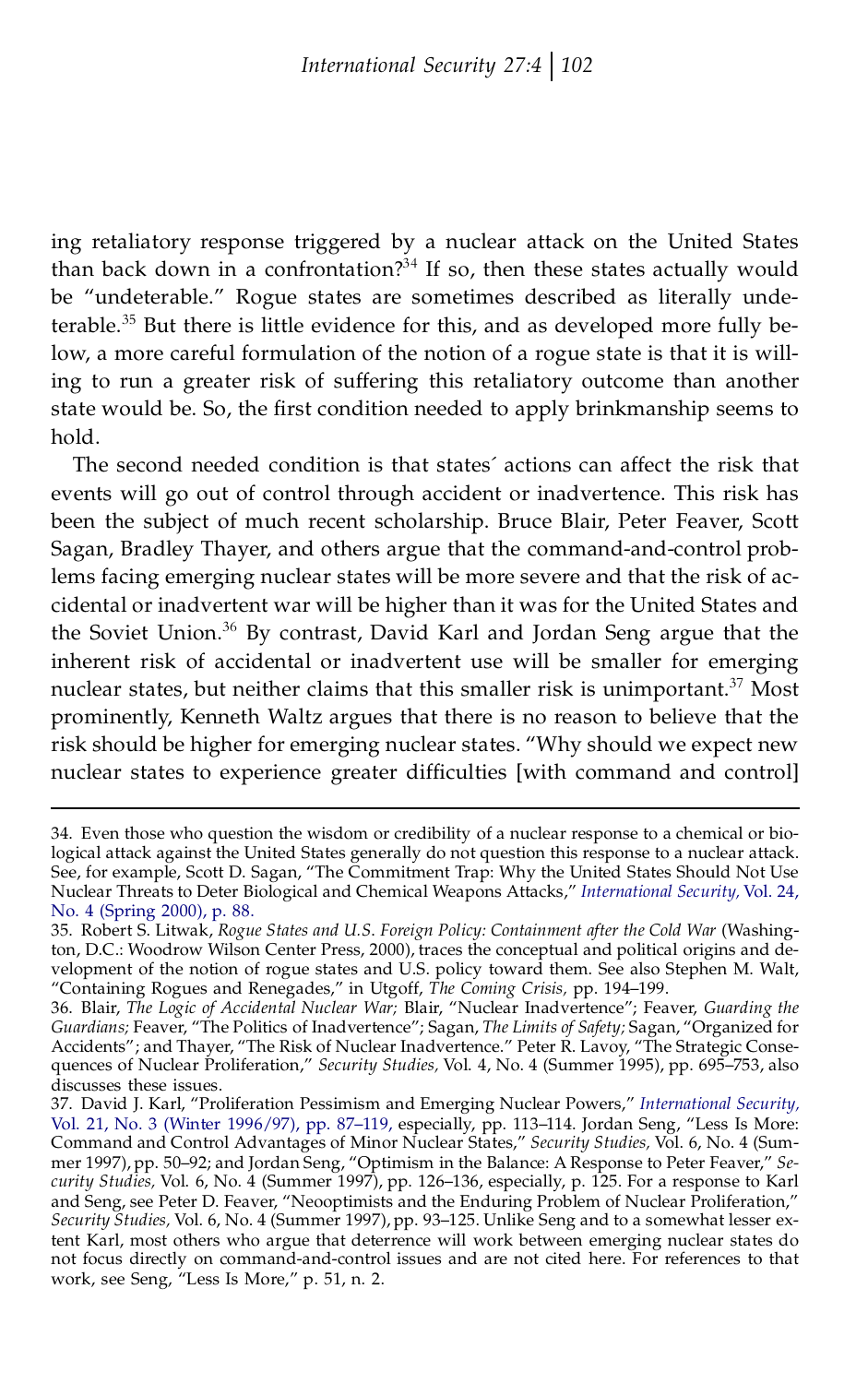than the ones old nuclear states were able to cope with," given that these new nuclear states have every incentive to control these risks?<sup>38</sup> Nevertheless, Waltz believes the risk that nuclear weapons might be used, albeit possibly quite small, is what exerts the deterrent pressure.<sup>39</sup> Implicitly then, this risk cannot be zero and must be large enough to influence behavior should deterrence fail and the states begin to press a crisis.

In sum, the two conditions necessary for brinkmanship would seem to hold in a confrontation between the United States and a regional nuclear state. The remainder of this section examines this confrontation through the lens of brinkmanship.

One conclusion follows immediately. As noted above, there are no crises when the balance of resolve is clear. Knowing that it cannot prevail, it is dangerous and pointless for the less resolute state to run any risk, and it acquiesces to the more resolute state. Moreover, in most cases in which the survival of a small state´s regime is at issue, the balance of resolve will clearly favor that regime. Its willingness to run risks to stay in power will generally dominate the United States´ willingness to run risks to depose it. Hence the spread of nuclear weapons will strongly inhibit any U.S. effort to use its military superiority to overthrow the regime of another nuclear state. $40$ 

The situation is more complex if the survival of the regime of the small nuclear state is not immediately at issue. In these circumstances, the balance of resolve may be unclear, and each state may be willing to press the crisis to coerce the other into backing down. How does the prospect that the United States may be facing a rogue capable of launching a nuclear attack on U.S. soil affect the dynamics of this interaction?<sup>41</sup> The brinkmanship model of a confrontation between the United States and a small nuclear state in Figure 4 addresses this question.

In this game, the United States has to decide whether to intervene against a regional nuclear state, and that state has to decide whether to resist if the United States intervenes. The states engage in brinkmanship only if neither backs down. Modeling these two decisions explicitly makes it possible to see

<sup>38.</sup> Sagan and Waltz, *The Spread of Nuclear Weapons,* pp. 20–21.

<sup>39.</sup> Ibid., pp. 23–24.

<sup>40.</sup> Reaching a similar conclusion are Betts, "Universal Deterrence or Conceptual Collapse," pp. 65–66; and Waltz in Sagan and Waltz, *The Spread of Nuclear Weapons,* pp. 28–29.

<sup>41.</sup> Barry R. Posen, "U.S. Nuclear Policy in a Nuclear-Armed World, Or What If Iraq Had Had Nuclear Weapons?" in Utgoff, *The Coming Crisis,* pp. 157–190, considers the case in which a nucleararmed adversary has the capability to deliver a few nuclear weapons regionally.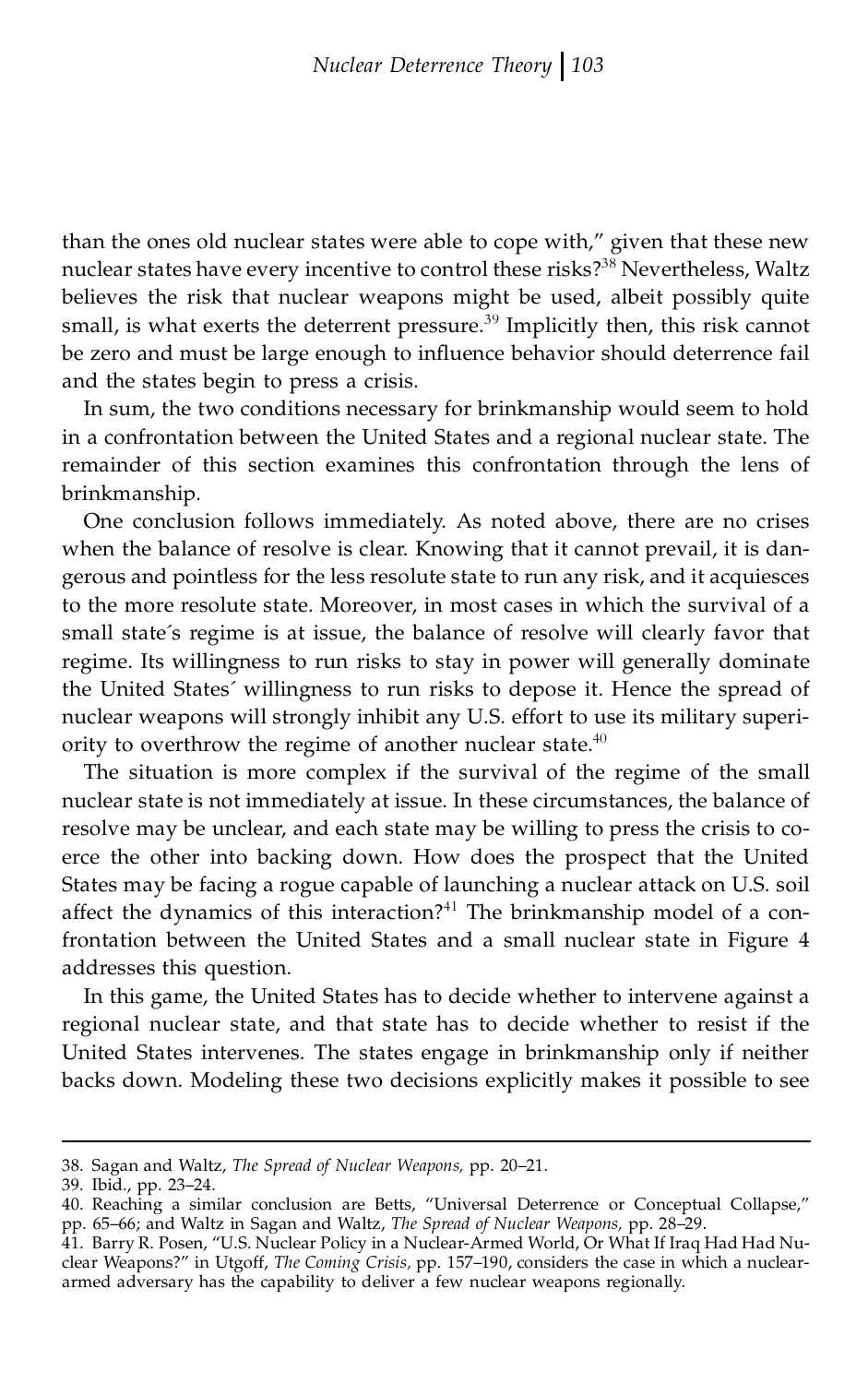**Figure 4. A Brinkmanship Model of a Nuclear Confrontation.**



how rogue states and NMD affect the likelihood that the United States intervenes and that its adversary resists.

As for the payoffs of the game, the United States pays the cost of submitting,  $s_{\text{US}}$ , and the small nuclear state receives the payoff to prevailing,  $w_{\text{N}}$ , if the United States decides not to intervene. If the United States decides to oppose the other state, that state has to decide whether to back down or resist. The former ends the confrontation with the United States' receiving  $w_{\text{NS}}$ , for prevailing and the other state's paying  $s_N$  for submitting. If the small nuclear state resists, the states engage in brinkmanship, and the state that is willing to tolerate the greatest risk prevails (assuming that events do not go out of control). If both states are willing to hazard the same level of risk, the status quo on the ground remains in place. The payoffs to these outcomes are defined as they were in the discussion of brinkmanship above with the additional fact that because the fighting that generates the risk is costly, each state pays a cost if the states find themselves engaged in brinkmanship. (See the appendix for a formal specification of these payoffs.)

Figure 5 illustrates the equilibrium of the game. The United States acquiesces if its resolve is below a critical level  $R_{\text{us}}^*$ . If the United States<sup> $\epsilon$ </sup> resolve is above this threshold, it intervenes against its nuclear adversary and bids *rUS* if the other state does not back down. As in the brinkmanship game analyzed above, the risk that the United States is willing to run depends on its resolve,  $R_{_{\text{US}}}$ ; its uncertainty about the other state's resolve,  $\tau_{_{N}}$ ; and that state's uncertainty about the United States,  $\tau_{\text{MS}}$ .

The small nuclear state pursues a similar strategy. It backs down in the face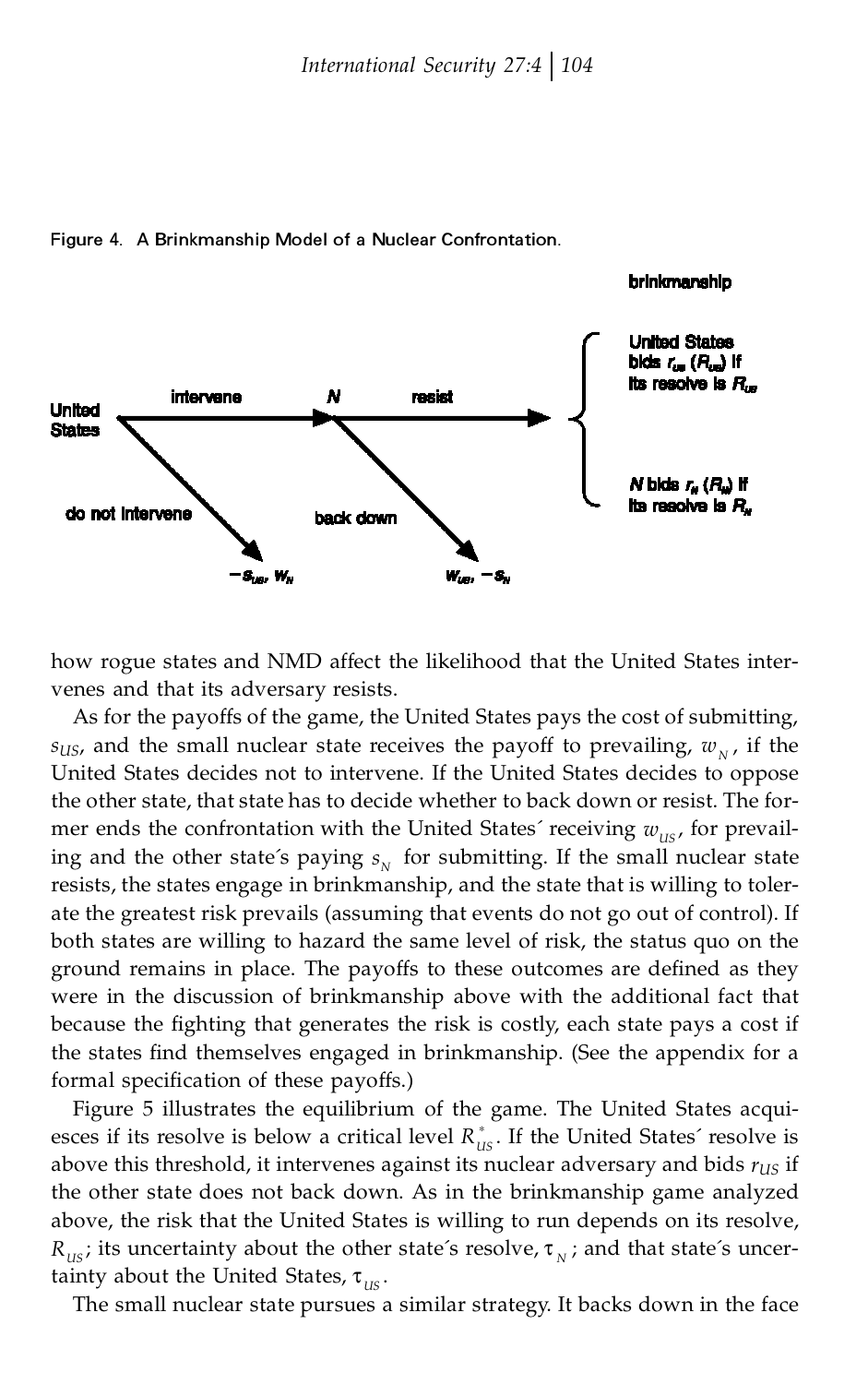

**Figure 5. The Equilibrium Strategies.**

of U.S. opposition if its resolve is below a critical level  $R_N^*$ . If its resolve is above this level, it resists the United States and bids  $r_N$  in the ensuing brinkmanship conflict. This risk depends on its resolve, its uncertainty about the United States´ resolve, and the uncertainty surrounding its own resolve.

The appendix derives explicit expressions for the states´ bidding strategies and their thresholds. These expressions make it possible to trace the effects of changes in the states´ levels of resolve or their uncertainty on (1) the probability that the United States is deterred from opposing a nuclear-armed adversary, (2) the likelihood that an adversary backs down if the United States does intervene, and (3) the chances that the crisis goes out of control if neither state backs down. These expressions also provide an explicit way of assessing what happens if the small nuclear state is a rogue in U.S. eyes.

Rogue or backlash states may be defined conceptually as states that are more determined to prevail and therefore are more resolute than ordinary states. $42$ 

<sup>42.</sup> The present analysis focuses on the effects that rogues have on the dynamics of brinkmanship and not on whether any particular state actually is a rogue.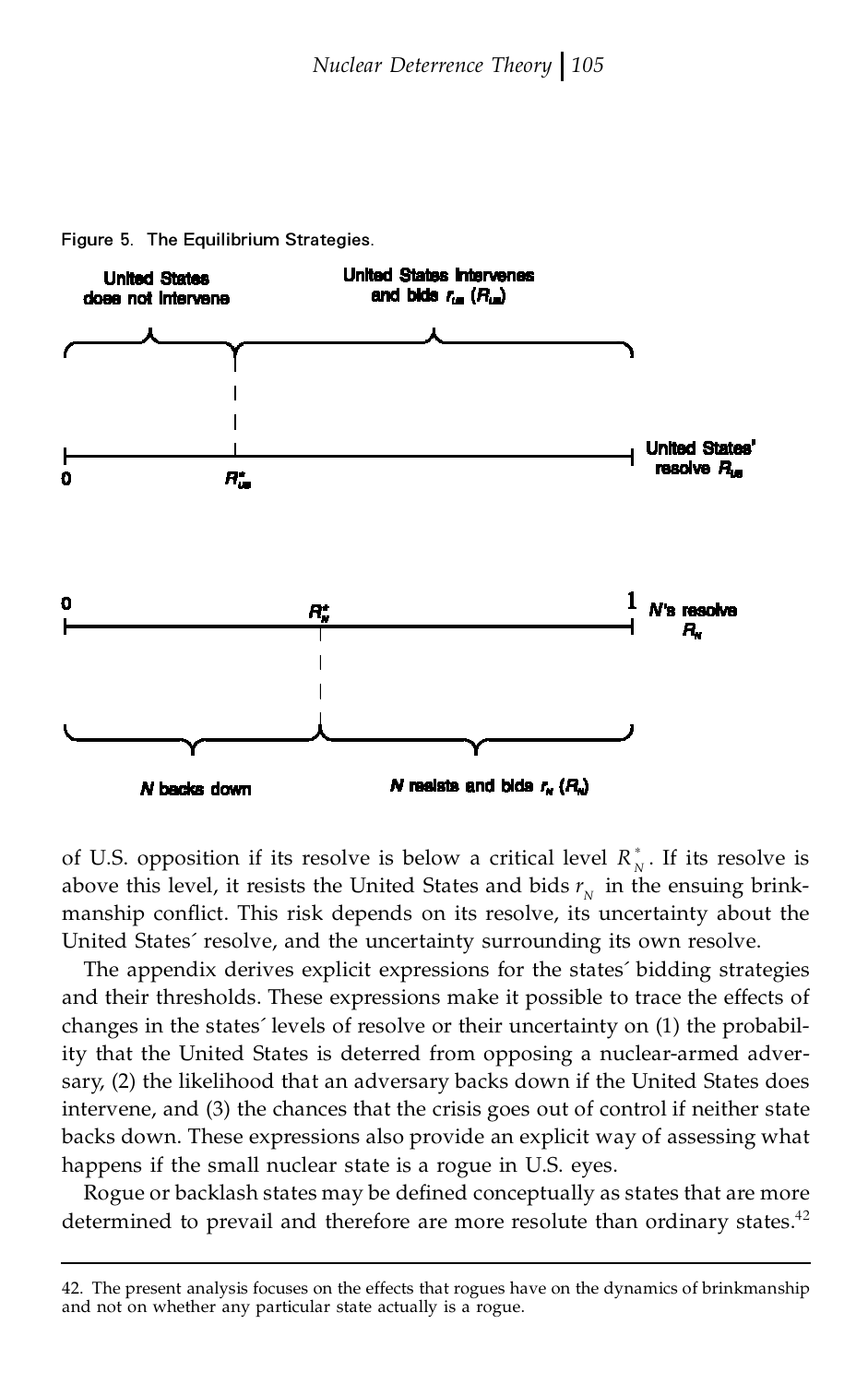Because they are more determined to prevail, rogues are believed to be "especially willing to take risks."<sup>43</sup> That is, the leaders of rogue states may be willing to risk retaliation "in circumstances where more traditional, or at least more cautious leaders would not."<sup>44</sup> To formalize this idea, recall that the parameter  $\tau_{N}$  represents the United States' beliefs about the overall level of the other state´s resolve. The higher  $\tau_{_{N}}$ , the more resolute the United States believes the other state to be. Consequently, we can trace the effects of facing a more roguelike adversary by seeing what happens as  $\bm{\tau}_{_N}$  increases.

Intuitively, we might expect that the tougher a regional nuclear adversary is believed to be, the less likely the United States is to intervene and the more likely that adversary is to resist. Figure 6 tracks these expectations. The United States opposes the regional power if its resolve is above the threshold  $R_{\text{us}}^*$ . Thus, the likelihood that the United States intervenes is the probability that its resolve is above this threshold. This threshold increases and the probability of U.S. intervention falls as the regional nuclear power becomes tougher (i.e., as  $\tau_N$  increases). Conversely, the threshold  $R_N^*$  falls and the probability that the adversary would resist U.S. intervention rises as that adversary becomes more of a rogue.

Figure 7 traces effects that a rogue has on stability. The chances that a confrontation eventually spirals out of control are very small when an adversary is likely to be irresolute ( $\tau_{\scriptscriptstyle N}$  is small). In these circumstances, the balance of resolve, although not completely clear, is very likely to favor the United States and the risk is low. As an adversary becomes "tougher" or more of a rogue (i.e., as  $\tau_N$  rises), the balance of resolve begins to blur and the risk increases. But, as that state becomes still more resolute, the balance of resolve becomes clearer (and clearly in favor of the rogue) and the confrontation becomes more stable. The net result of these effects is that the more resolute or "roguish" an adversary is perceived to be, the better off it is and the worse off the United States is (i.e., the higher the rogue´s expected payoff and the lower the United States´ payoff).

## *Brinkmanship and NMD*

How does NMD affect the dynamics of brinkmanship? As is shown below, NMD effectively makes the United States more resolute. Consequently, the

<sup>43.</sup> Walt, "Containing Rogues and Renegades," p. 193.

<sup>44.</sup> Walter A. Slocombe, "The Administration´s Approach," *Washington Quarterly,* Vol. 23, No. 3 (Summer 2000), p. 80.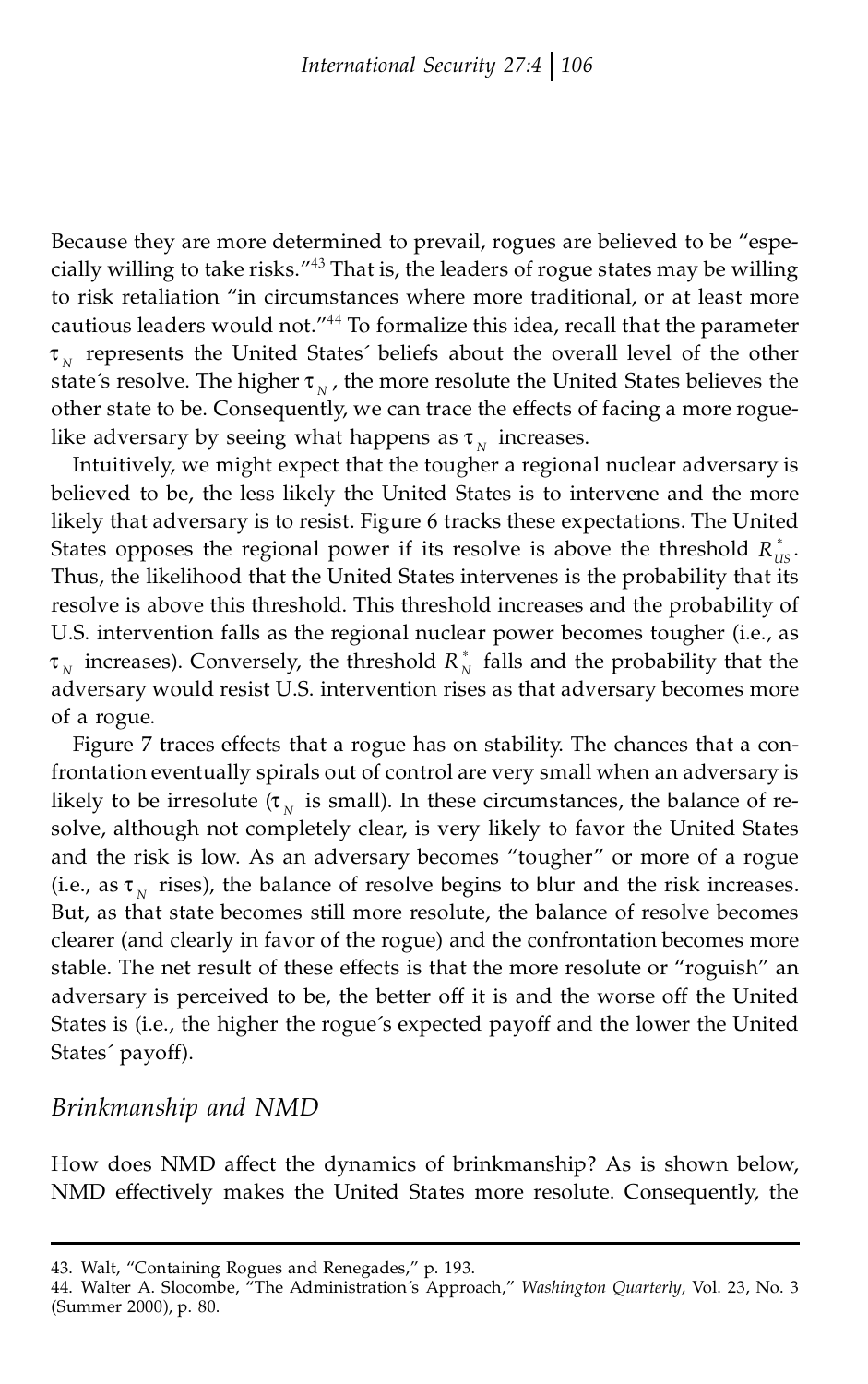

**Figure 6.** *S***<sup>2</sup> 's Perceived Resolve and the Probabilities of Intervention and Resistance.**

United States becomes more likely to oppose a nuclear adversary and more willing to tolerate a higher risk (i.e., to bid more) if the other state does not back down. In response, the other state is more likely to back down and less willing to hazard the risk of escalation. The influence of NMD on stability depend on its effectiveness. As this effectiveness increases, the United States becomes more willing to run greater risks, and this begins to blur the balance of resolve between the United States and a rogue. This greater uncertainty surrounding the balance of resolve increases the chances of events going out of control and of a nuclear attack against the United States. But as the effective ness continues to rise, the balance of resolve becomes clearer and the risk of nuclear attack begins to decline. Of course, the probability that a nuclear attack will actually reach the United States depends on both the likelihood of an attack and the effectiveness of NMD. The present analysis indicates that the probability that nuclear weapons will actually strike the United States in a confrontation with a rogue increases as NMD becomes more effective, until peaking at a very high level of effectiveness and then declining as NMD becomes still more effective.

The first step in tracing the consequences of NMD is to incorporate missile defenses into the model. To this end, note that the United States must still rely on deterrence to prevent an attack whether or not it has deployed NMD. Mis-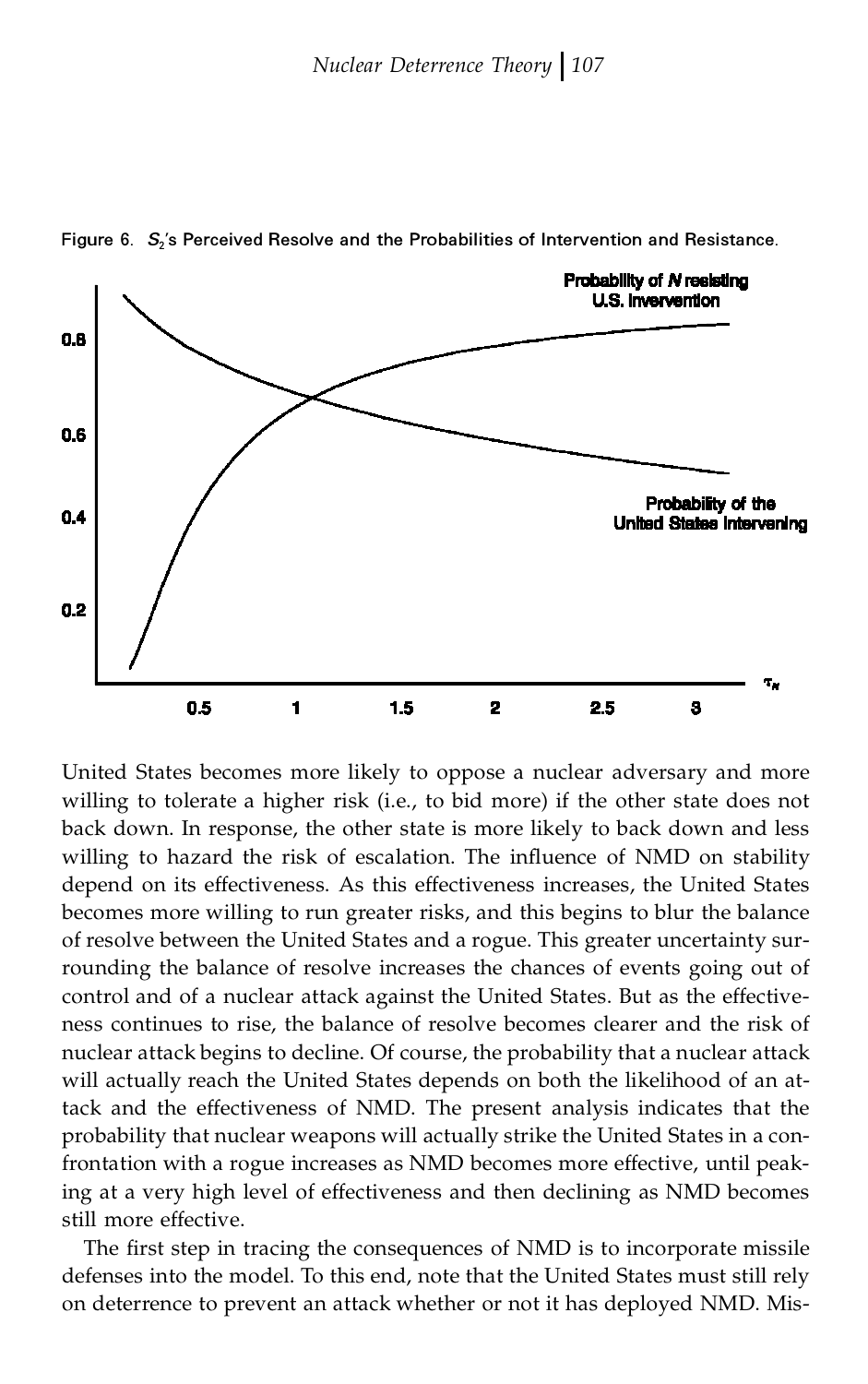





sile defenses do not affect another state´s ability to launch an attack and, therefore, do not alter the basic process that generates the probability that events will go out of control that underlies brinkmanship. Rather NMD mitigates the consequences if events do go out of control and an adversary launches a nuclear attack. In particular, NMD reduces the cost to the United States in the event of such an attack.

This observation provides a point of departure for incorporating NMD into brinkmanship. Absent NMD, the cost to the United States if events go out of control is  $d_{\text{US}}$ . If the United States deploys NMD, the more effective it is, the lower this cost. Let *e* denote this effectiveness, where *e* can range from zero for a completely ineffective system to one for a perfect system.<sup>45</sup> Then the United States´ expected cost if attacked is  $(1 - e)d_{US}$ .

By reducing the costs if events go out of control, NMD increases the effective resolve of the United States. That is, missile defenses increase the maximum

<sup>45.</sup> How one actually assesses and characterizes the effectiveness of NMD is extremely complicated. A useful introduction is "Testing the NMD System: Requirements and Recommendations," in Andrew M. Slesser et al., *Countermeasures: A Technical Evaluation of the Planned U.S*. *National Missile Defense System* (Cambridge, Mass.: Union of Concerned Scientists, April 2002), pp. 91–102, [http://www.ucsusa.org/publication.cfm?publicationID=348.](http://www.ucsusa.org/publication.cfm?publicationID=348)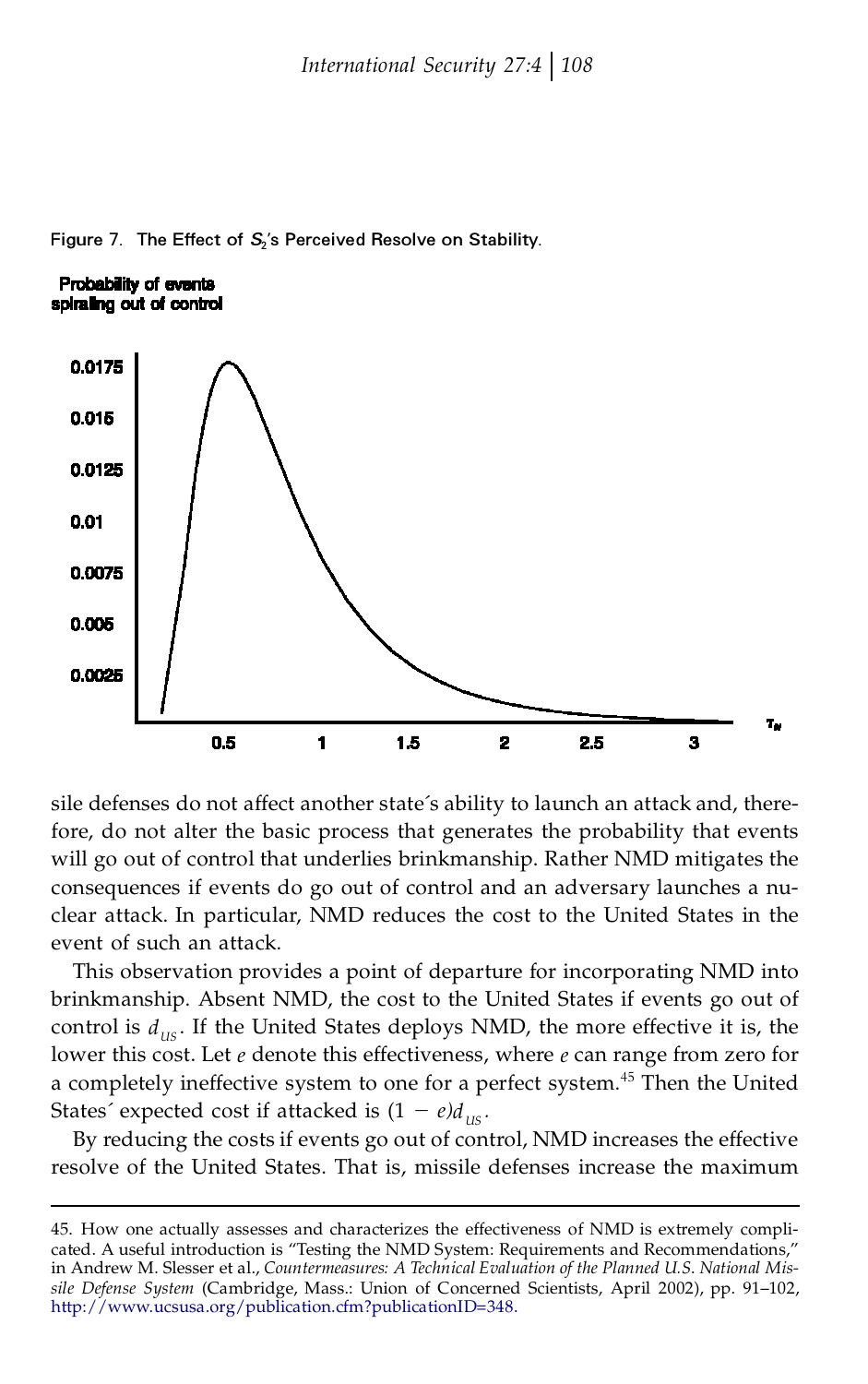risk of attack that the United States would be willing to run in order to prevail. Indeed the better NMD works (i.e., the higher *e*), the more resolute the United States becomes.<sup>46</sup>

NMD, however, does not eliminate an adversary´s uncertainty about U.S. resolve. If an adversary were uncertain of the precise level of U.S. resolve absent NMD, it would still be uncertain of the precise level of U.S. resolve with NMD. NMD simply "shifts" the uncertainty that would exist about U.S. resolve absent NMD to higher levels. As a result, an adversary would believe that U.S. resolve was higher on average with NMD than it would have been without these defenses. If, as some argue, missile defenses enable the United States to retain its "freedom to respond to a regional crisis because they [the defenses] would negate the potential of regional aggressors with small, longrange missile forces to attack the U.S., $n47$  this is the way that NMD would do so.

Figures 8–10 illustrate the effects of NMD on crisis bargaining for differing levels of effectiveness *e.* For comparison, the reported design requirement for NMD is a "95 percent effectiveness with 95 percent confidence against a smallscale attack."<sup>48</sup> Former Secretary of Defense William Perry believes that "NMD could demonstrate on the test range a technical effectiveness of 80–90 percent" in a few years, but the operational effectiveness of the system will be much  $less<sup>49</sup>$ 

As NMD becomes more effective, the threshold of U.S. intervention,  $R_{\text{US}}^*$ , decreases and the United States becomes more likely to intervene. By contrast, the threshold of resistance  $R_N^*$  rises, and the regional nuclear adversary becomes less likely to resist intervention. Figure 8 traces these effects.

The figure also suggests that these effects are very small unless the defenses are very good (i.e., the probabilities of intervention and resistance stay relatively flat until the defenses become very good). If the defenses are no more than moderately effective, then the balance of resolve remains relatively clear and in the favor of the other state. Defenses that are only moderately good, therefore, do not make the United States significantly more likely to intervene,

<sup>46.</sup> More precisely, the United States' resolve with or without NMD remains  $R_{\mu s} = (w_{\mu s} + s_{\mu s})/$  $(w_{us} + d_{us})$ . The United States behaves, however, as if its resolve were  $R_{us}(e) = (w_{us} + s_{us})/$  $[w_{us} + (1 - e)d_{us}]$ , if it has missile defenses with effectiveness *e*. Accordingly,  $R_{us}(e)$  will be called the United States´ effective resolve. To ease the exposition, the adjective "effective" will be used only when needed to avoid ambiguity.

<sup>47.</sup> Slocombe, "The Administration´s Approach," p. 80.

<sup>48.</sup> Lewis, Gronlund, and Wright, "National Missile Defense," p. 126.

<sup>49.</sup> William J. Perry, "Preparing for the Next Attack," *Foreign Affairs,* Vol. 80, No. 6 (November– December 2001), pp. 64–80.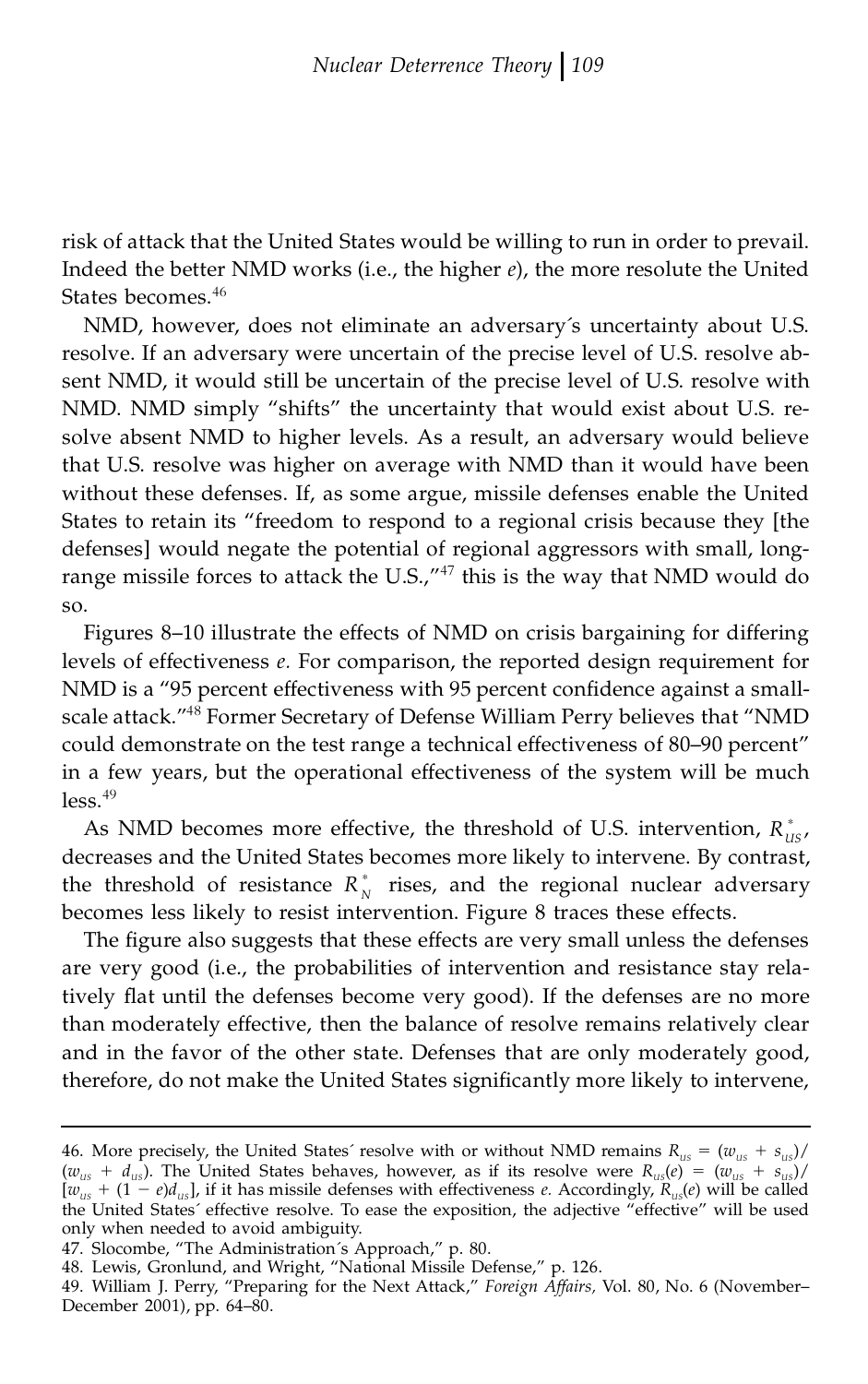

**Figure 8. NMD Effectiveness and the Probabilities of Intervention and Resistance.**

and they do not have much of an effect on an adversary´s decision to resist if the United States does intervene.

Figures 9 and 10 highlight NMD´s effects on stability. The former centers on the probability of events going out of control and of a nuclear attack on the United States. If the balance of resolve absent NMD clearly favors the regional nuclear state and NMD is ineffective, the United States will not push the crisis very hard and the risk of events spiraling out of control is small. As NMD becomes more effective, the United States´ effective resolve increases, the balance of resolve begins to blur, and the probability of an attack rises. This probability continues to rise until NMD becomes very effective and then begins to fall as the balance of resolve begins to become clearer. NMD has to be virtually flawless before the probability of an attack drops below what it would have been without NMD.

The point at which the probability peaks depends on how resolute the small nuclear state is believed to be (i.e., on  $\tau_{\scriptscriptstyle N}$ ). The more resolute an adversary is believed to be, the more effective NMD must be before its increasing effectiveness stops blurring the balance of resolve and begins to clarify it. Indeed if the adversary is a rogue—as proponents of NMD often argue is likely to be the case—then missile defenses must be extremely effective before they begin to clarify rather than blur the balance of resolve. This suggests that NMD is likely to raise the risk of a nuclear attack on the United States in a confrontation with a rogue.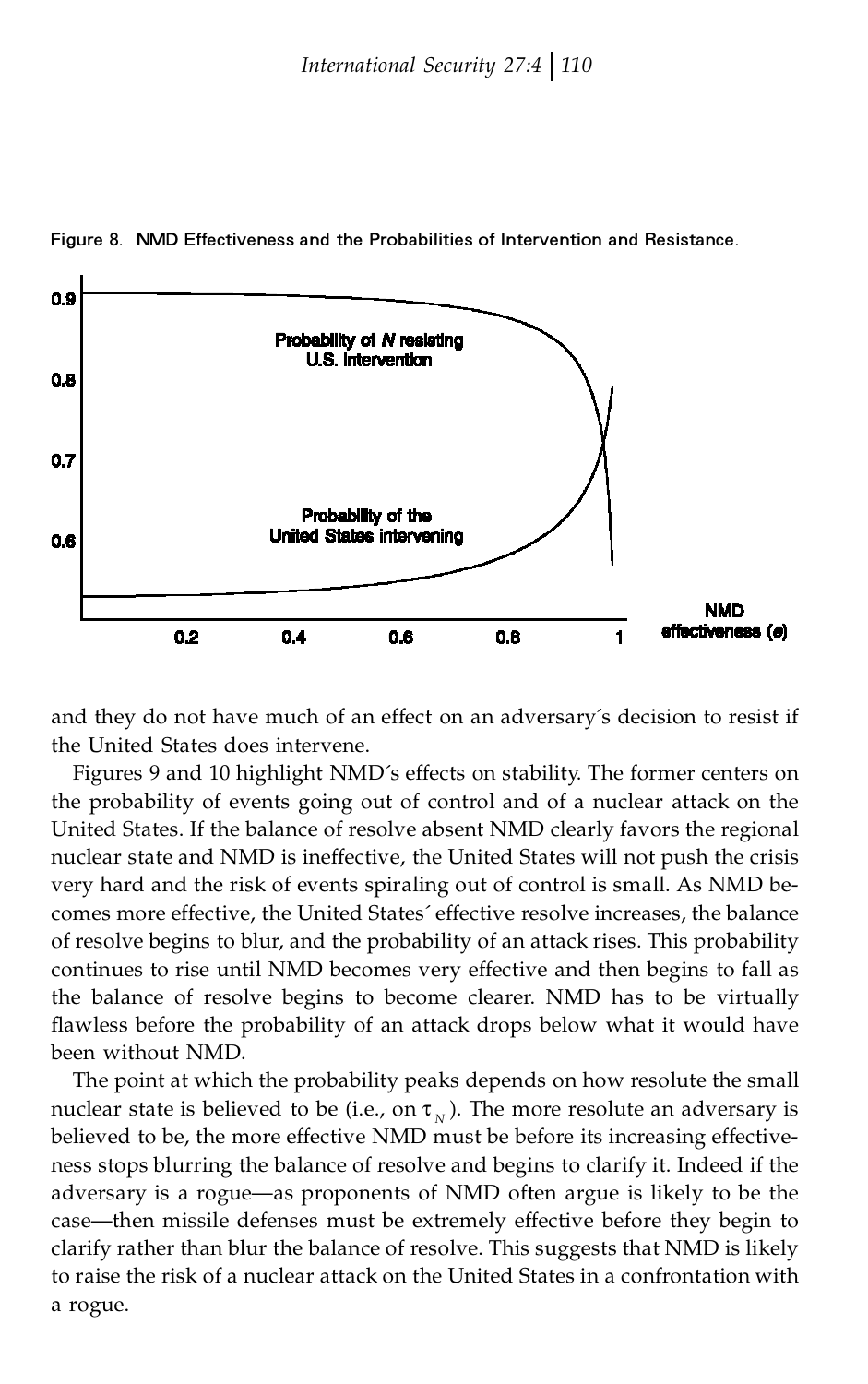





Of course, the probability that an attack penetrates U.S. missile defenses and reaches the United States depends both on the probability of an attack and on how well those defenses work. Figure 10 traces the effects of NMD on the probability that the United States will be struck by a nuclear weapon.<sup>50</sup> Once again, this probability initially rises and then eventually falls as NMD becomes more effective.

Figures 9 and 10 highlight an important and underappreciated or, at least, underemphasized policy trade-off. To the extent that missile defenses help to create more freedom of action for the United States and help it to achieve its ends in a confrontation, they do so by increasing the United States´ effective resolve. As a result, the United States is willing to push the crisis harder: It is more likely to intervene, and it is willing to run a higher risk of events spiraling out of control. But there is a price to be paid. As missile defenses increase U.S. resolve, the balance of resolve blurs, and the probability of a nuclear strike on the United States rises. This increase is not the result of misperception or an overestimate of the effectiveness of the defenses.<sup>51</sup> It is the direct consequence

<sup>50.</sup> This probability is taken to be the chance that NMD fails,  $1 - e$ , multiplied by the probability of an attack.

<sup>51.</sup> For this argument, see Glaser and Fetter, "National Missile Defense and the Future of U.S. Nuclear Weapons Foreign Policy," p. 69.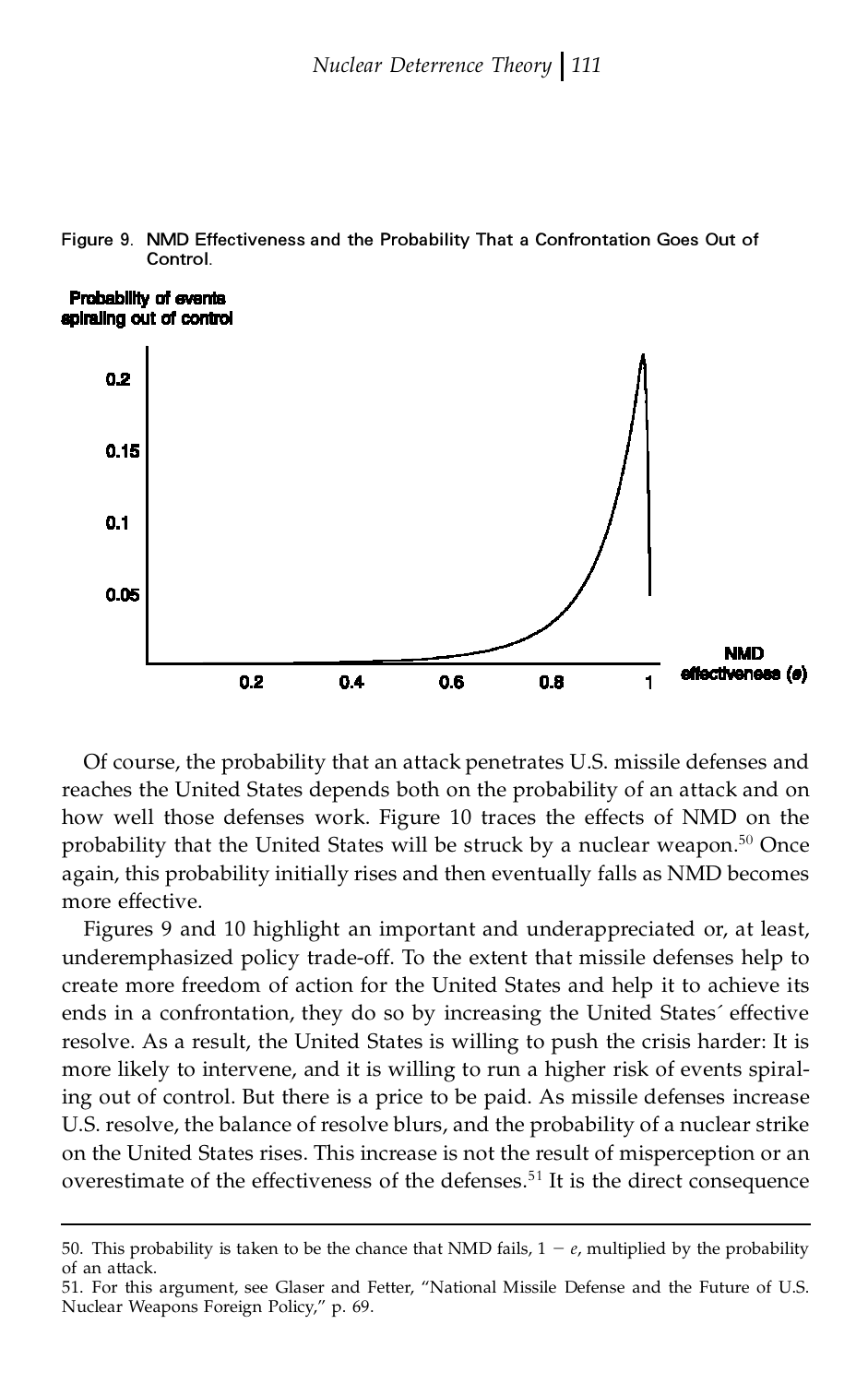



Probability of a strike hitting the United St

of pushing the crisis harder. On balance, NMD does increase the expected payoff to the United States, but at the cost of a higher probability of nuclear weapons striking the United States.<sup>52</sup>

# *Conclusion*

Brinkmanship provides a model for the way that severe conflicts of interest between nuclear-armed states play out. Applied carefully and appropriately, it helps to explain the dynamics of Cold War crises and to clarify the policy trade-offs posed by the spread of nuclear weapons after the Cold War. In situations in which the balance of resolve is very clearly in favor of a small nuclear state, brinkmanship indicates that the small state will be able to deter the United States. Consequently, the spread of nuclear weapons is likely to give the regime of a small nuclear state—whether a rogue or not—the ability to deter the United States from trying to overthrow that regime. This moreover is likely to be the case even if the United States deploys an NMD, unless that system is virtually flawless. In situations in which the balance of resolve is more ambiguous, NMD increases the effective resolve of the United States. Defenses

<sup>52.</sup> Recall that the expected payoff is the payoff to prevailing,  $w_{\mu s}$ , the cost of submitting,  $s_{\mu s}$ , and the cost to suffering an attack,  $(1 - e)$   $d_{\text{US}}$ , weighted by the probabilities of these outcomes.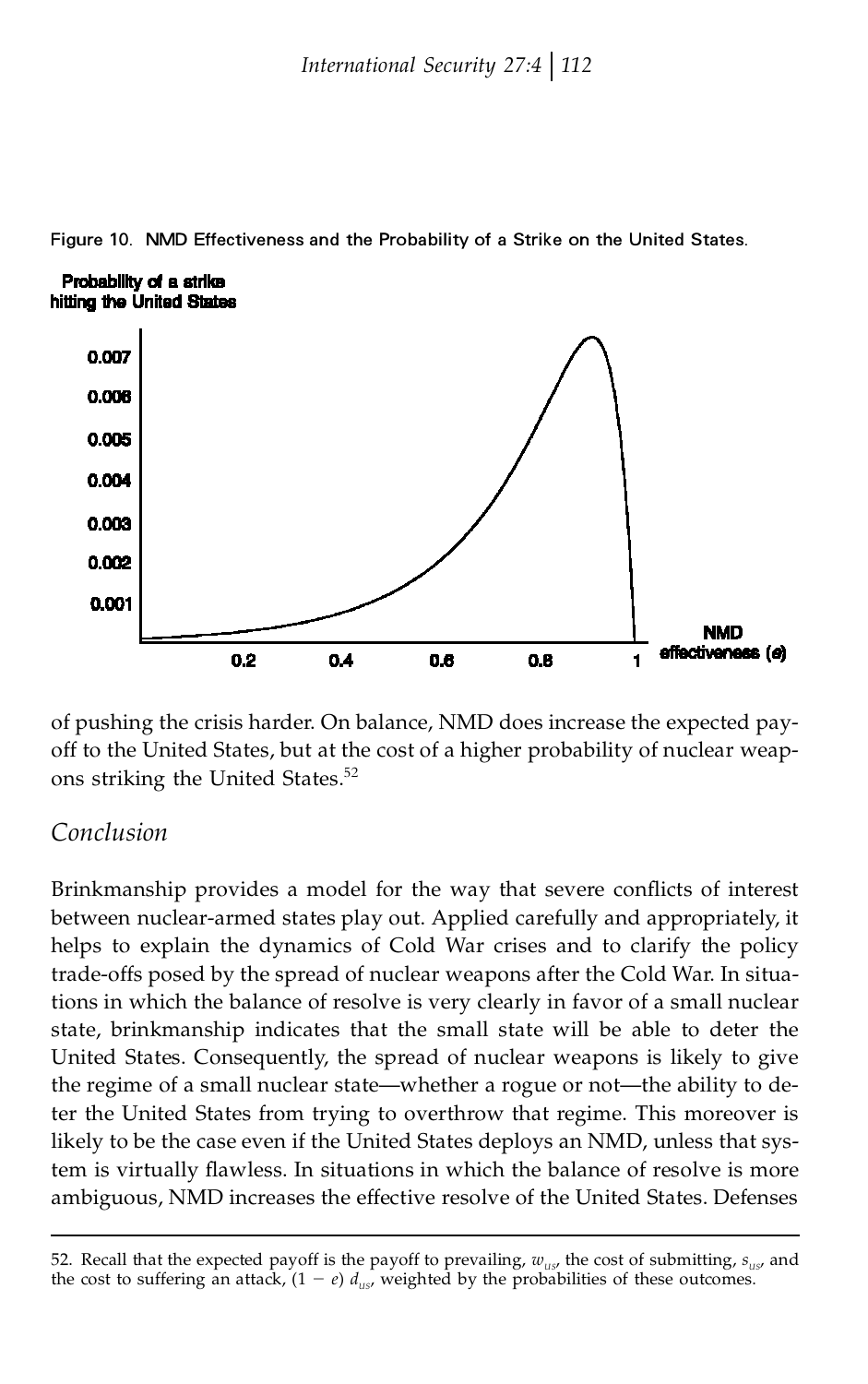that are very good would give the United States somewhat more freedom of action and make a rogue more likely to back down in a crisis. But there is a trade-off. The United States is more likely to achieve its ends because it is willing to press the crisis harder. This, however, is likely to raise the probability of a nuclear attack on the United States. Unfortunately, the relative stability between the United States and the Soviet Union during the second half of the Cold War provides a poor guide to the stability of a crisis between the United States and a nuclear-armed, regional adversary. Stability depends on what the future conflicts of interest turn out to be and how clear the balance of resolve is in those conflicts.

# *Appendix*

This appendix formally describes an equilibrium of the brinkmanship crisis game illustrated in Figure 4 in which the players have to decide whether to back down before bidding. This game is more complicated than the one discussed earlier in the section "Nuclear Deterrence Theory Revisited" in which the players only bid, and the equilibrium of this simpler game follows immediately from the analysis of the more complicated game. The appendix concludes with a discussion of the parameter values used in the various figures and a table summarizing those values.

#### a formalization of brinkmanship

The brinkmanship crisis game explicitly models the United States´ decision about intervening and the regional nuclear power´s decision about resisting U.S. intervention. The states engage in brinkmanship only if the United States decides to intervene and the regional nuclear state decides to resist.

If the United States chooses not to intervene, it obtains  $-s_{\text{US}}$  and the regional nuclear power receives  $w_{N}$ . If the United States does intervene and the other state backs down, the states receive  $w_{_{\!U\!S}}$  and  $-s_{_{\!N}}$ , respectively. If neither backs down, the states´ payoffs depend on their bids.

If the small nuclear state bids more  $(r_N > r_{IIS})$ , it prevails but has to run the risk set by the United States' bid. This yields an expected payoff of  $(w<sub>N</sub> - k<sub>N</sub>)$  $(1 - r_{\text{us}}) - r_{\text{us}} d_N$ , where  $k_N$  is the cost of the conventional conflict that generates the risk. (This cost is included in  $d_N$ , which represents the total cost wrought by the United States in retaliation for a nuclear attack.) The United States´ payoff if it is outbid depends on the effectiveness of its missile defenses.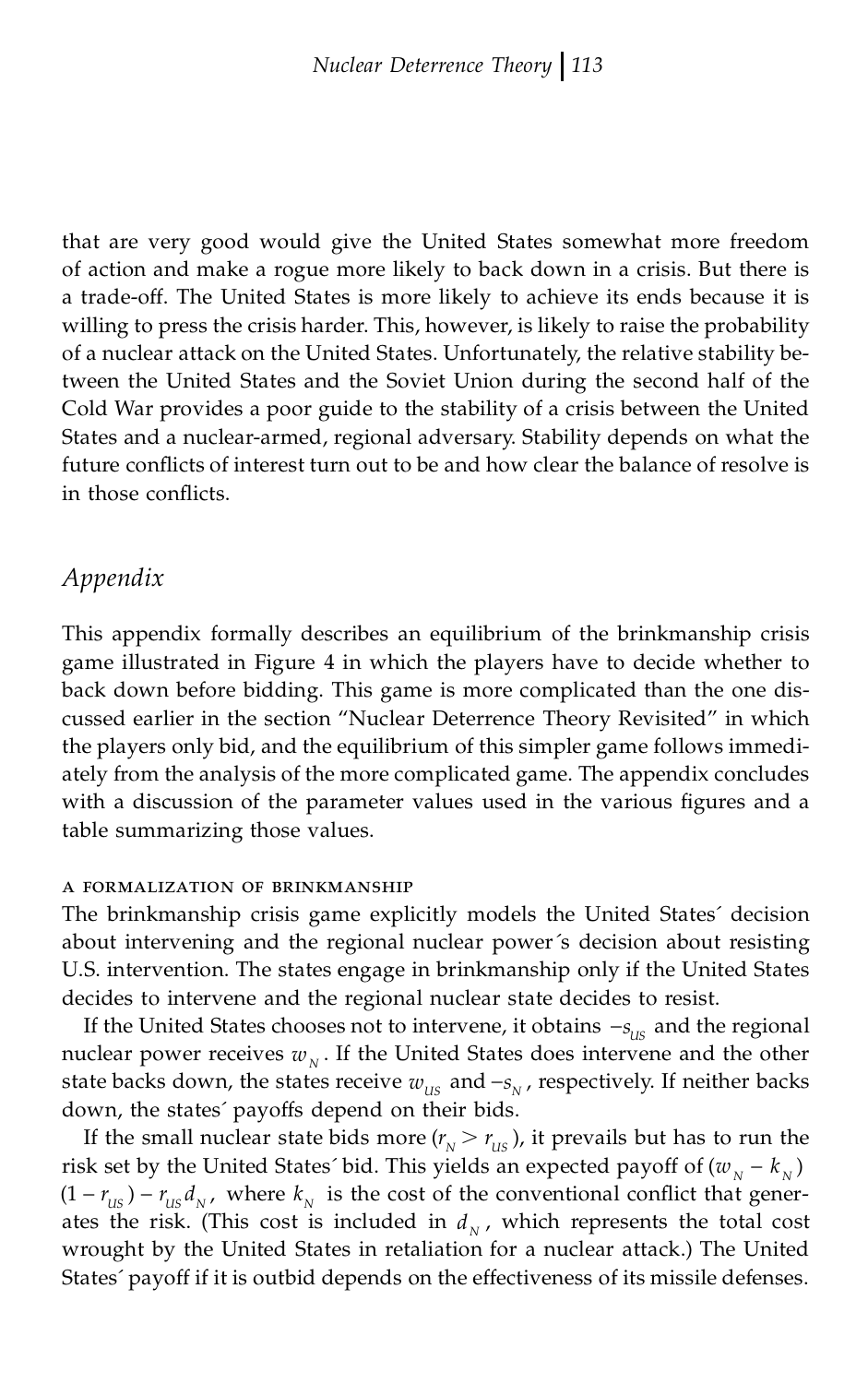Let  $d_{\text{US}}$  be its cost if events go out of control and it has no defenses. Then, its cost is  $(1-e)d_{HS}$ , if it has defenses with effectiveness *e*. Given this cost, the United States' expected payoff if it is outbid is  $-(s_{\text{MS}} + k_{\text{MS}})(1 - r_{\text{MS}}) - r_{\text{MS}}$  [(1 –  $e) d_{\text{US}} + k_{\text{US}}$ , where  $k_{\text{US}}$  is the cost of the conventional conflict creating the risk.<sup>53</sup> If the United States bids more than its adversary ( $r_{_{\!US}} > r_{_{\!N}}$  ), the states´ payoffs are  $(w_{\text{us}} - k_{\text{us}})(1 - r_{\text{N}}) - r_{\text{N}}[(1 - e)d_{\text{us}} + k_{\text{us}}]$  and  $-(s_{\text{N}} + k_{\text{N}})(1 - r_{\text{N}}) - d_{\text{N}}r_{\text{N}}$ . Finally, if both states bid the same risk, the situation on the ground prevails. The regional nuclear power receives the benefits of the (unmodeled) action that started the confrontation and forced the United States to decide whether or not to intervene. Formally, the United States and the regional power obtain  $-(s_{\text{us}}+k_{\text{us}})(1-r_{\text{us}})-r_{\text{us}}[(1-e)d_{\text{us}}+k_{\text{us}}]$  and  $(w_{\text{N}}-k_{\text{N}})(1-r_{\text{us}})-d_{\text{N}}r_{\text{us}}$ .

The states are also unsure of each other´s resolve. More precisely, each state is unsure of the other´s payoff to prevailing, which in turn induces uncertainty over resolve. To wit, the United States believes that  $w_N \geq 0$  is distributed according to the Weibull distribution  $1 - \exp\left[-(1/\tau_{N} + s_{N})/(s_{N} + d_{N})\right]$ (where  $s_N$  will be normalized to zero). This implies that  $N$ 's resolve, which is defined to be  $R_N = (w_N + s_N)/(w_N + d_N)$ , is distributed according to  $G_N(R_N^-) = 1 - \exp\left[-\left(1/\tau_{N}^-\right)\sqrt{R_N^+/(1-R_N^-)}\right]$ . Similarly, the regional nuclear state believes that  $w_{\text{US}} \ge 0$  follows the Weibull  $1 - \exp[- (1/\tau_{\text{US}}))$  $\sqrt{(w_{\text{US}} + s_{\text{US}})/(s_{\text{US}} + d_{\text{US}})}$  ] and, consequently, U.S. resolve  $R_{\text{US}}$  is distributed according to  $G_N(R_N)$  = 1 – exp –  $[(1/\tau_N)\sqrt{R_N/(1-Rs_N)}]$ .<sup>54</sup>

An equilibrium is a pair of strategies such that each player´s strategy is optimal against the other´s. In the present game, a pair of strategies is a combination of two thresholds,  $R_{US}^*$  and  $R_{US}^*$ , and two functions,  $r_{US}(R_{US})$  and  $r_N(R_N)$ , which describe when a state intervenes or resists and how much it bids if it does intervene or resist. In particular, the United States intervenes only if its resolve is at least as large as  $R_{_{\rm US}}^*$ , in which case it bids  $r_{_{\rm US}}(R_{_{\rm US}})$ . The regional nuclear state resists and subsequently bids  $r_N(R_N)$  if  $R_N \geq R_N^*$  and backs down otherwise. These strategies constitute a perfect Bayesian equilibrium of the

<sup>53.</sup> The costs  $s_{\text{US}}$  and  $s_{\text{N}}$  are normalized to be zero. Nevertheless, it will be often be clearer to include these costs explicitly in the analysis.

<sup>54.</sup> The game is well defined for any distribution of  $w_N \ge 0$  and  $w_{us} \ge 0$ , but the states' bids  $r_{\scriptscriptstyle N}(R_{\scriptscriptstyle N})$  and  $r_{\scriptscriptstyle US}(R_{\scriptscriptstyle US})$  can be characterized explicitly only in special cases such as the Weibull distribution. See Merran Evans, Nicolas Hastings, and Brian Peacock, *Statistical Distributions,* 3d ed. (New York: Wiley, 2000), for a discussion of the properties of this distribution.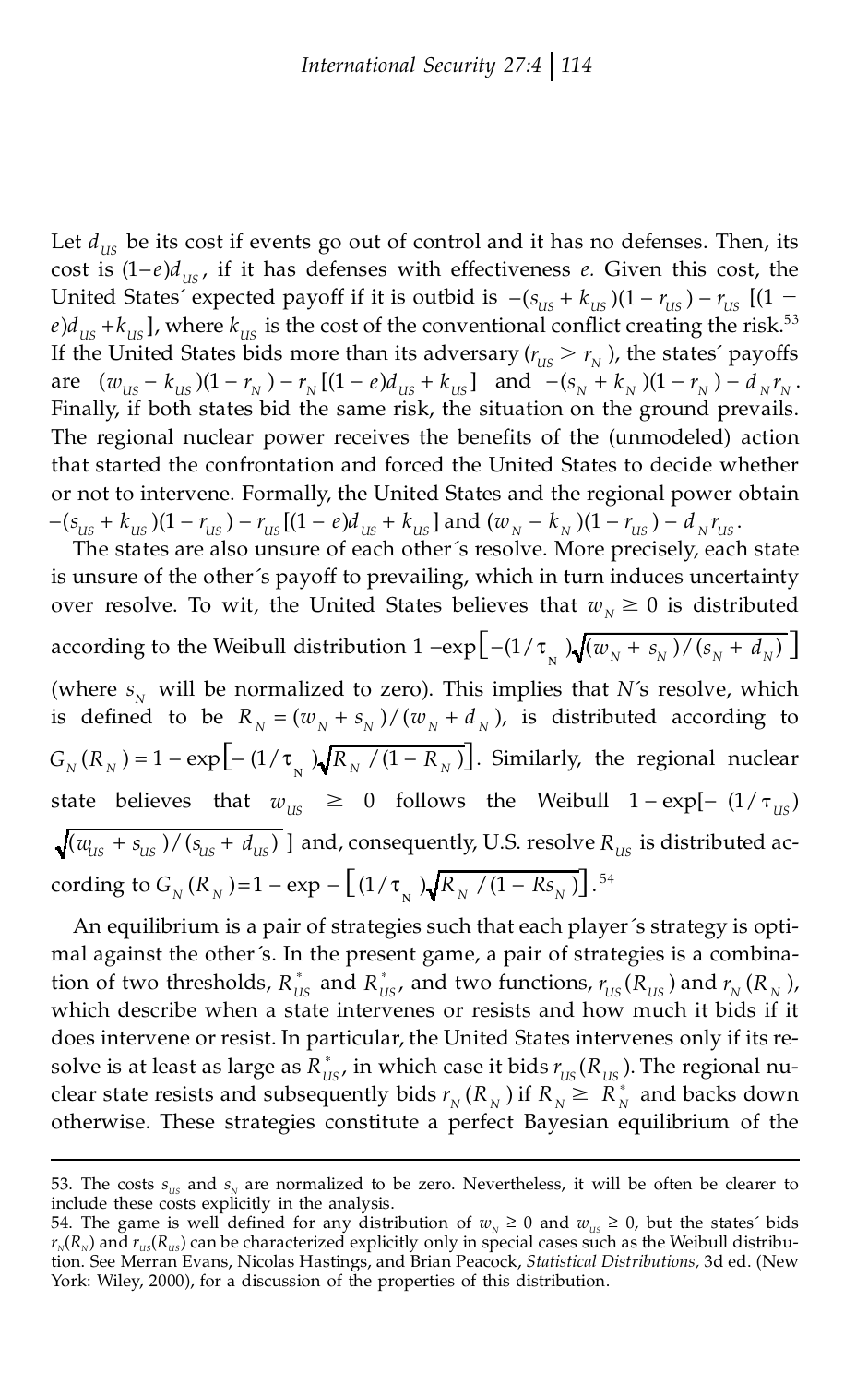game if neither state, regardless of its resolve, has any incentive to deviate from its strategy given that the other player is following its strategy. This in turn implies that the strategies must satisfy four conditions.

In order to specify these conditions, it is helpful to specify  $R_{\text{US}}$ 's payoff to bidding *r*. (It is convenient to use " $R_{US}$ " to refer to "the United States with a level of resolve equal to  $R_{\text{NS}}$ .") This payoff is:

$$
V_{US}(r \mid R_{US}) = -\Big[ (s_{US} + k_{US})(1 - r) + r((1 - e)d_{US} + k_{US}) \Big] \frac{1 - G_N(r_N^{-1}(r))}{1 - G_N(R_N^*)}
$$
  
+ 
$$
\int_{0}^{r_N^{-1}(r)} \Big[ (w_{US} - k_{US})(1 - r_N(R)) - r_N(R)((1 - e)d_{US} + k_{US}) \Big] \frac{g_N(R)}{1 - G_N(R_N^*)} dR.
$$

The factor in brackets in the first term is the United States' payoff if *N* bids more than *r,* which in turn is weighted by the probability that *N* actually does bid more than *r*. This probability reflects the fact that the United States' initial beliefs about its adversary´s resolve have been updated in light of the fact that this adversary has resisted U.S. intervention and thereby signaled that its resolve is at least  $R_N^*$ . Using Bayes's rule, these updated beliefs are  $[1 - G<sub>N</sub>(R)]/[1 - G<sub>N</sub>(R<sup>*</sup><sub>N</sub>)]$ . The expression in the brackets in the second term is the United States' payoff if  $R_N$  bids  $r_N(R_N) < r$ , and the integral of this expression is the United States´ expected payoff given that *N* actually does bid less than *r*. Let  $V_{\text{US}}^*(R_{\text{US}})$  be  $R_{\text{US}}$  's maximum payoff—that is, what  $R_{\text{US}}$  obtains if it maximizes  $V_{\text{IR}}(r|R_{\text{IR}})$  by making its optimal bid. The regional nuclear power´s payoffs  $V_N^*(r|R_N^-)$  and  $V_N^*(R_N^-)$  are defined in a parallel way.

Turning to the four equilibrium conditions, the first is that if the United States´ resolve is below  $R_{\text{US}}^*$ , then not intervening must maximize its payoff. That is,  $-s_{US} \geq V_{US}^*(R_{US})$  for  $R_{US} \leq R_{US}^*$ . Second, backing down must maximize  $R_N$  's payoff whenever  $R_N \leq R_N^*$ . Third, bidding  $r_{US}(R_{US})$  must maximize  $R_{US}$  's payoff whenever  $R_{\text{us}} \geq R_{\text{us}}^*$ :  $V_{\text{us}}(r_{\text{us}}(R_{\text{us}})|R_{\text{us}}) = V_{\text{us}}^*(R_{\text{us}})$ . Finally,  $R_{\text{N}}$  is bidding  $r_N(R_N)$  must maximize its payoff:  $V_N(r_N(R_N)|R_N) = V_N^*(R_N)$ .

ng  $r_N(R_N)$  must maximize its payoff:  $V_N(r_N(R_N)|R_N) = V_N^*(R_N)$ .<br>The first condition helps to characterize the threshold  $R_{US}^*$ .  $R_{US}^*$  must be indifferent between intervening and not; otherwise some  $R_{\text{US}}$  close to  $R_{\text{US}}^*$ could benefit by deviating from the strategy of intervening only if  $R_{\text{US}} \geq R_{\text{US}}^*$ , which would contradict the definition of an equilibrium.  $R_{\text{US}}^*$ 's indifference implies that its payoff to not intervening,  $-s_{\text{MS}}$ , must equal its payoff to intervening. The calculation of the latter is based on the fact that the least resolute type that intervenes must bid zero in any equilibrium in which both states bid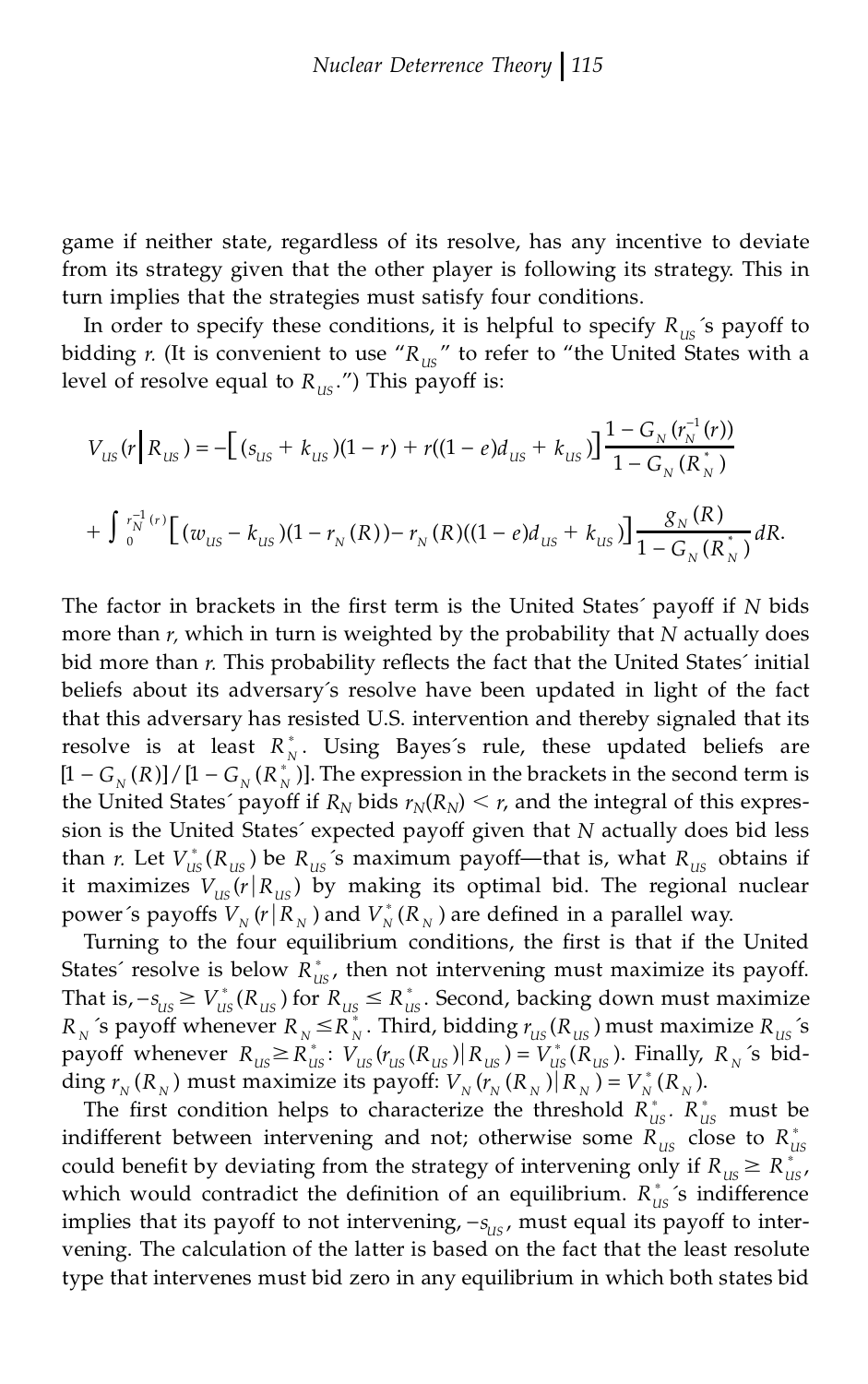more than zero with positive probability. (This is a standard result in all-pay auctions.) Thus  $R_{\textit{\tiny{US}}}^*$  *s* payoff to intervening and subsequently bidding zero is  $w_{US}G_N(R_N^*) - (s_{US} + k_{US})[1 - G_N(R_N^*)]$ . The first term in this expression is  $R_{US}^*$  's payoff if *N* does back down weighted by the probability that *N* backs down, and the second term is  $R_{US}^*$ 's cost to bidding zero in the event that *N* does not back down weighted by the probability that *N* does not back down. Setting this payoff to  $-s_{\text{MS}}$ , dividing through by  $d_{\text{MS}}$ , and using the normalization  $s$ <sub>*US*</sub> = 0 gives

$$
\frac{k_{\rm US}}{d_{\rm US}} = R_{\rm US}^* \left[ \exp\left( \frac{1}{\tau_N} \sqrt{\frac{R_N^*}{1 - R_N^*}} \right) - 1 \right].
$$
 (A1)

The second condition helps determine  $R_N^*$ . As with  $R_{US}^*$ ,  $R_N^*$  must be indifferent between backing down and resisting with a subsequent bid of zero. This implies  $-s_N = (w_N^* - k_N)\beta - (1 - \beta)(s_N + k_N)$ , where  $\beta$  is the probability that the United States bids zero if it meets resistance given that it has already intervened. Letting  $R_{\text{US}}^{**}$  be the highest level of resolve that bids zero, the probability  $\beta$  is given by  $\beta = [G_{US}(R_{US}^{**}) - G_{US}(R_{US}^*)]/[1 - G_{US}(R_{US}^*)]$ . Substituting the expression for  $\beta$  into the previous equation gives:

$$
\frac{k_N}{d_N} = \frac{R_N^*}{1 - R_N^*} \left[ 1 - \exp\left(\frac{1}{\tau_N} \left( \sqrt{\frac{R_{_{US}}}{1 - R_{_{US}}^*}} - \sqrt{\frac{R_{_{US}}^{**}}{1 - R_{_{US}}^{**}}} \right) \right) \right].
$$
 (A2)

The third and fourth equilibrium conditions provide a third equation that pins down  $R_{US}^*$ ,  $R_{US}^{**}$ , and  $R_N^*$  as well as the functions  $r_{US}$  and  $r_N$ . Recall that bidding  $r_{_{\!U\!S}}(R_{_{\,U\!S}})$  and  $r_{_N}(R_{_{\,N}})$  must respectively maximize  $R_{_{\,U\!S}}$  's and  $R_{_{\,N}}$  's payoffs. Consequently,  $r_{\text{IIS}}(R_{\text{IIS}})$  must satisfy the first-order condition obtained by differentiating  $V_{\text{HS}}(r | R_{\text{HS}})$  with respect to *r* and setting it equal to zero:

$$
1 = \left(\frac{1}{1-e}\right)\left(\frac{R_{_{US}}}{1-R_{_{US}}}\right)\left(\frac{g_{_N}(r_N^{-1}(r))}{1-G_{_N}(r_N^{-1}(r))}\right)\left(\frac{1-r}{r'_{_N}(r_N^{-1}(r))}\right).
$$

Similarly,  $r_{N}$   $(R_{N}$  must satisfy the first-order condition resulting from differentiating  $V_N^{}(r|R_N^{})$ :

$$
1 = \left(\frac{d_N}{d_N - k_N}\right) \left(\frac{R_N}{1 - R_N}\right) \left(\frac{g_{US}(r_{US}^{-1}(r))}{1 - G_{US}(r_{US}^{-1}(r))}\right) \left(\frac{1 - r}{r_{US}'(r_{US}^{-1}(r))}\right).
$$

The solution to the system of differential equations defined by the first-order conditions and the restriction that  $R_{US}^{**}$  and  $R_N^*$  bid zero is: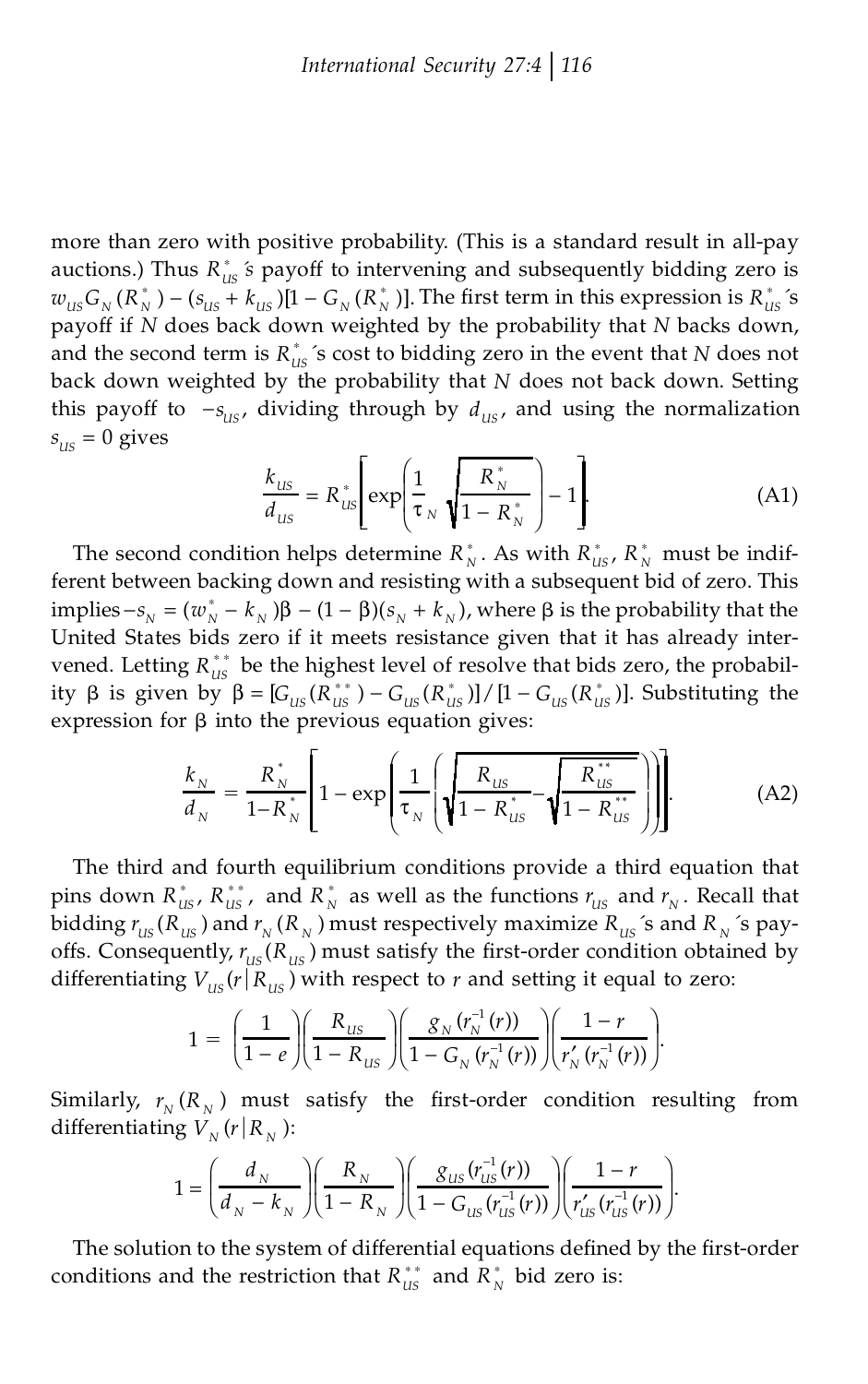$$
r_{US}(R_{US}) = 1 - \exp\left[-\frac{\tau_{US}}{3\tau_N^2} \left(\frac{1}{1-e}\right)^2 \left(1 - \frac{k_N}{d_N}\right) \left[\left(\frac{R_{US}}{1-R_{US}}\right)^{3/2} - \left(\frac{R_{US}^{**}}{1-R_{US}^{**}}\right)^{3/2}\right]\right]
$$

$$
r_N(R_N) = 1 - \exp\left[-\frac{\tau_{US}}{3\tau_{US}^2} \left(1 - e\right) \left(1 - \frac{k_N}{d_N}\right)^{-2} \left[\left(\frac{R_N}{1-R_N}\right)^{3/2} - \left(\frac{R_N^*}{1-R_N^*}\right)^{3/2}\right]\right]
$$

where

$$
\frac{R_N^*}{1 - R_N^*} = \left(\frac{\tau_{US}}{\tau_N}\right)^2 \left(\frac{1}{1 - e}\right)^2 \left(1 - \frac{k_N}{d_N}\right)^2 \frac{R_{US}^{**}}{1 - R_{US}^{**}}.
$$
 (A3)

Equations (A1)–(A3) can be solved numerically for the thresholds  $R_{\text{US}}^*$ ,  $R_{\text{US}}^*$ , and  $R_N^*$  which along with the bidding strategies  $r_{\text{US}}$  and  $r_N$  constitute an equilibrium. (The functions  $r_{US}$  and  $r_N$  with *e*,  $k_N$ ,  $k_{US}$ ,  $R_{US}^{**}$ , and  $R_N^*$  set to zero define an equilibrium of the simpler game in which the states bid but do not first have to decide about intervening and backing down.)

#### parameter values

In order to plot the figures, some assumptions have to be made about the parameter values. The results reported are only intended to be suggestive. They are based on what seem to be reasonable assumptions, but other reasonable assumptions could have been made. The preceding formal discussion shows how to use the model with other parameter values.

Table 1 specifies the parameters in the figures. There are two types of parameters—cost parameters and belief parameters. The cost parameters  $k_{\text{MS}}$  /  $d_{\text{MS}}$ and  $k_N / d_N$  specify the cost of the regional conflict that generates the risk of disaster ( $k_{\text{US}}$  and  $k_{\text{N}}$ ) relative to the cost incurred if events go out of control  $(d_{\text{US}}$  and  $d_{\text{N}}$ ). These relative costs are taken to be 1 percent for the United States and 10 percent for the small nuclear state ( $k_{\text{us}}$  /  $d_{\text{us}}$  = 0.01 and  $k_{\text{N}}$  /  $d_{\text{N}}$  = 0.1). The idea here is that the costs of the regional conflict are much higher for the small nuclear state.

The belief parameters reflect the states' uncertainty about each other. The figures are based on a "nominal" case in which the median of the distribution representing a state´s beliefs is 10 percent (i.e., a state believes that there is a 50-50 chance that the other´s resolve is 10 percent or less). This occurs at the value of  $\tau$  that satisfies  $0.5 = 1 - \exp[-(1/\tau \sqrt{R/(1-R)})]$  at  $R = 0.1$ , which implies  $\tau \approx 0.48$ . Figures 3 and 7 trace the effects of varying  $\tau$  for one of the states